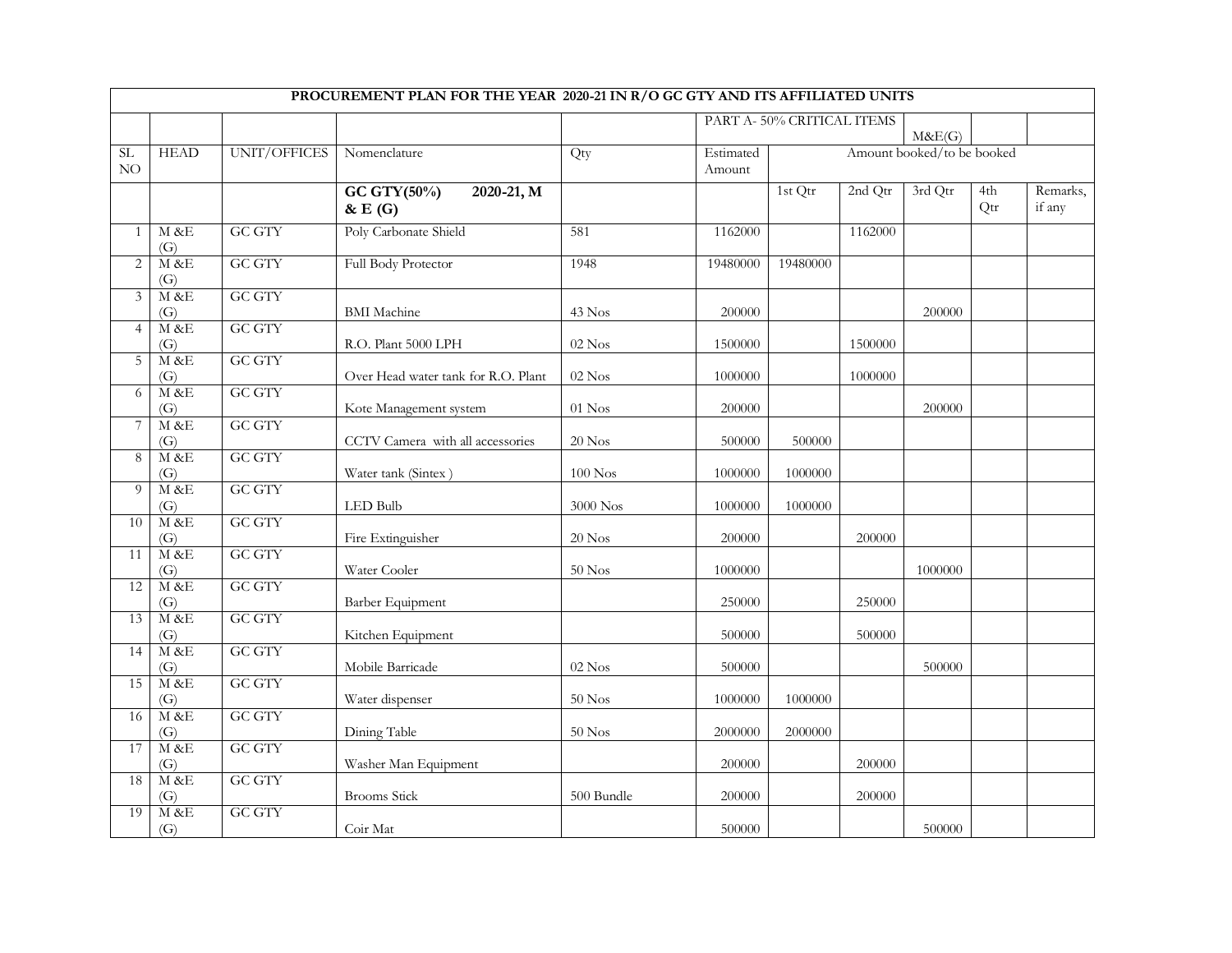| 20              | $M$ &E<br>(G)          | <b>GC GTY</b> | Street lights including security light<br>and solar lightning system required<br>for operational use as well as<br>strengthening camp security | A.O.R                          | 2500000 |        | 2500000 |        |                |  |
|-----------------|------------------------|---------------|------------------------------------------------------------------------------------------------------------------------------------------------|--------------------------------|---------|--------|---------|--------|----------------|--|
| 21              | M &E<br>(G)            | <b>GC GTY</b> | Manila Rope                                                                                                                                    | A.O.R                          | 500000  |        |         | 500000 |                |  |
| 22              | M & E<br>(G)           | <b>GC GTY</b> | Deep Freezer                                                                                                                                   | AS PER<br><b>AUTHORIZATION</b> | 600000  |        |         | 600000 |                |  |
| 23              | M &E<br>(G)            | <b>GC GTY</b> | National Flag                                                                                                                                  | $20$ Nos                       | 15000   |        | 15000   |        |                |  |
|                 |                        |               | $10$ BN $(50\%)$<br>$2020 -$<br>21, M & E (G)                                                                                                  |                                |         |        |         |        |                |  |
| 24              | M & E<br>(G)           | 10 BN         | R.O. Plant 5000 LPH                                                                                                                            | $02$ Nos                       | 200000  | 200000 |         |        |                |  |
| 25              | M &E<br>(G)            | 10 BN         | sports items                                                                                                                                   |                                | 250000  | 250000 |         |        |                |  |
| 26              | $M$ &E<br>(G)          | 10 BN         | Air conditioner                                                                                                                                | $02$ Nos                       | 200000  |        | 200000  |        |                |  |
| 27              | $M$ &E<br>(G)          | 10 BN         | Kote Management system                                                                                                                         | $01$ Nos                       | 200000  | 200000 |         |        |                |  |
| 28              | M &E<br>(G)            | 10 BN         | CCTV Camera with all accessories                                                                                                               | 8Nos                           | 1000000 | 250000 | 250000  | 250000 | 250000         |  |
| 29              | $M$ &E<br>(G)          | $10$ BN       | Water tank (Sintex)                                                                                                                            | $10$ Nos                       | 250000  | 250000 |         |        |                |  |
| 30              | M & E<br>(G)           | $10$ BN       | LED Bulb                                                                                                                                       | 3000 Nos                       | 200000  |        | 200000  |        |                |  |
| $\overline{31}$ | M &E<br>(G)            | 10 BN         | Dog Kennel                                                                                                                                     | $02$ Nos                       | 250000  | 250000 |         |        |                |  |
| 32              | M &E<br>(G)            | $10$ BN       | Fire Extinguisher                                                                                                                              | $20$ Nos                       | 250000  |        | 250000  |        |                |  |
| 33              | M &E<br>(G)            | 10 BN         | Water Cooler                                                                                                                                   | $50$ Nos                       | 500000  | 250000 |         |        | 250000         |  |
| $\overline{34}$ | M &E<br>(G)            | $10$ BN       | Barber Equipment                                                                                                                               |                                | 100000  | 100000 |         |        |                |  |
| 35              | M & E<br>(G)           | $10$ BN       | Carpenter Tools                                                                                                                                |                                | 200000  |        |         | 200000 |                |  |
| 36              | M &E<br>(G)            | 10 BN         | white Board all size                                                                                                                           | $50$ Nos                       | 100000  | 100000 |         |        | $\overline{0}$ |  |
| 37              | $\mathbf{M}$ &E<br>(G) | 10 BN         | Kitchen Equipment                                                                                                                              |                                | 500000  | 500000 |         |        |                |  |
| $\overline{38}$ | M & E<br>(G)           | $10$ BN       | Water dispenser                                                                                                                                | $50$ Nos                       | 250000  | 250000 |         |        |                |  |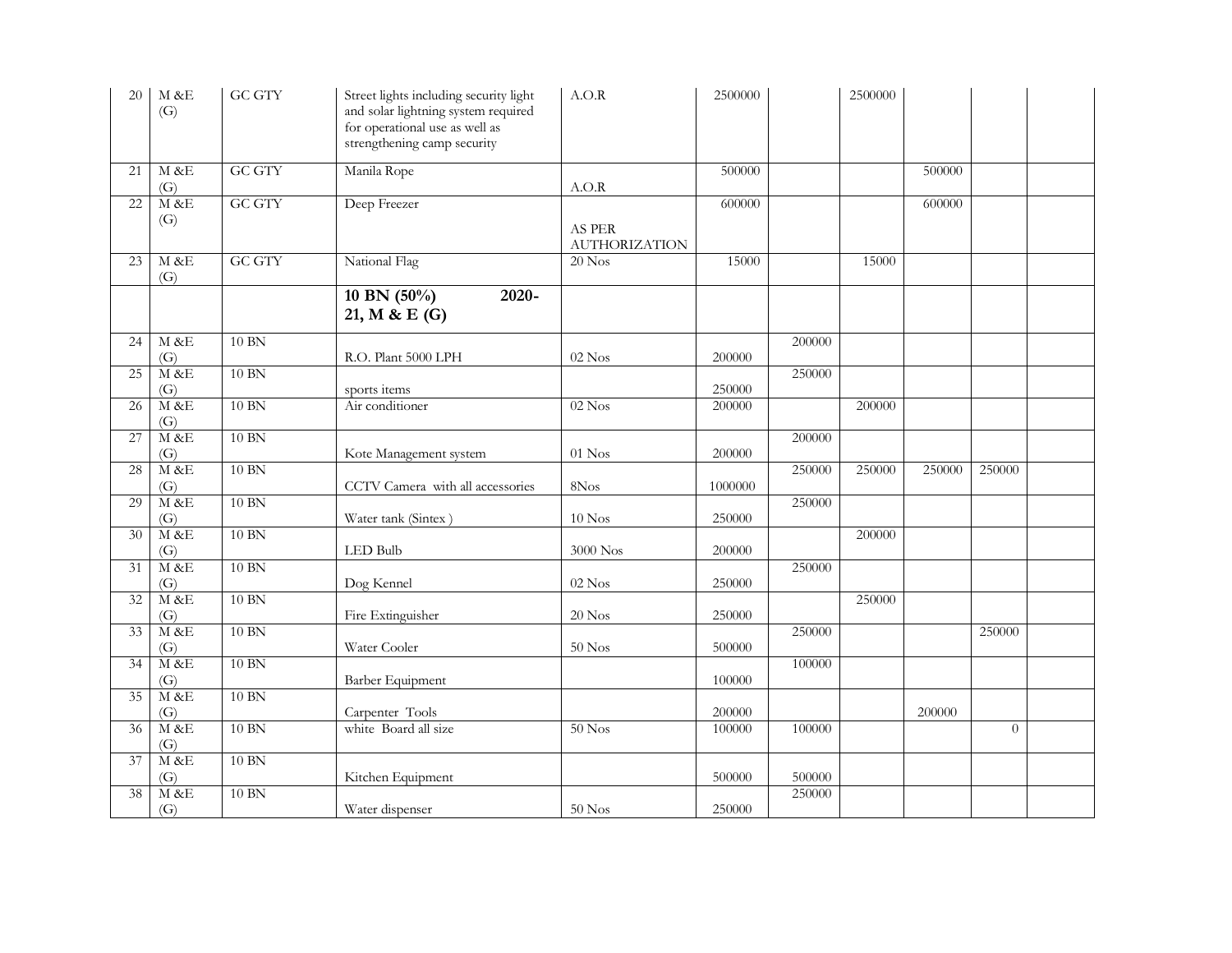| 39 | $\mathbf{M}$ &E | <b>10 BN</b> |                                            |                              |        | 200000 |        |        |        |  |
|----|-----------------|--------------|--------------------------------------------|------------------------------|--------|--------|--------|--------|--------|--|
|    | (G)             |              | Dining Table                               | 15Nos                        | 200000 |        |        |        |        |  |
|    |                 |              | 53 BN (50%)<br>$2020 -$<br>21, M & E $(G)$ | Qty                          |        |        |        |        |        |  |
| 40 | M & E<br>(G)    | 53 BN        | K/Oil Bukhari                              | AS PER<br><b>REQUIREMENT</b> | 250000 |        |        | 250000 |        |  |
| 41 | M &E<br>(G)     | 53 BN        | Tradesmen Tools                            | AS PER<br><b>REQUIREMENT</b> | 250000 | 250000 |        |        |        |  |
| 42 | M &E<br>(G)     | 53 BN        | Digging Tools                              | AS PER<br><b>REQUIREMENT</b> | 250000 |        |        | 250000 |        |  |
| 43 | M &E<br>(G)     | 53 BN        | Manila Rope                                | 1000                         | 250000 |        |        |        | 250000 |  |
| 44 | M &E<br>(G)     | 53 BN        | P.T. Coirmat                               | AS PER<br><b>REQUIREMENT</b> | 250000 | 250000 |        |        |        |  |
| 45 | M &E<br>(G)     | 53 BN        | Armourer tools                             | AS PER<br><b>REQUIREMENT</b> | 100000 |        |        | 100000 |        |  |
| 46 | M &E<br>(G)     | 53 BN        | Broom Stick/Soft Broom                     | 1500                         | 250000 |        | 250000 |        |        |  |
| 47 | M &E<br>(G)     | 53 BN        | Printer                                    | $\mathbf 5$                  | 150000 | 150000 |        |        |        |  |
| 48 | M &E<br>(G)     | 53 BN        | Mochi Machine                              | $\mathbf{1}$                 | 100000 |        |        | 100000 |        |  |
| 49 | $M$ &E<br>(G)   | 53 BN        | Shaving Blade                              | AS PER<br><b>REQUIREMENT</b> | 250000 | 250000 |        |        |        |  |
| 50 | M & E<br>(G)    | 53 BN        | T.V.                                       | AS PER<br><b>REQUIREMENT</b> | 300000 | 150000 | 150000 |        |        |  |
| 51 | M &E<br>(G)     | 53 BN        | UPS various powers                         | 15                           | 250000 |        | 250000 |        |        |  |
| 52 | $M$ &E<br>(G)   | 53 BN        | Room Heater                                | AS PER<br><b>REQUIREMENT</b> | 250000 |        |        | 250000 |        |  |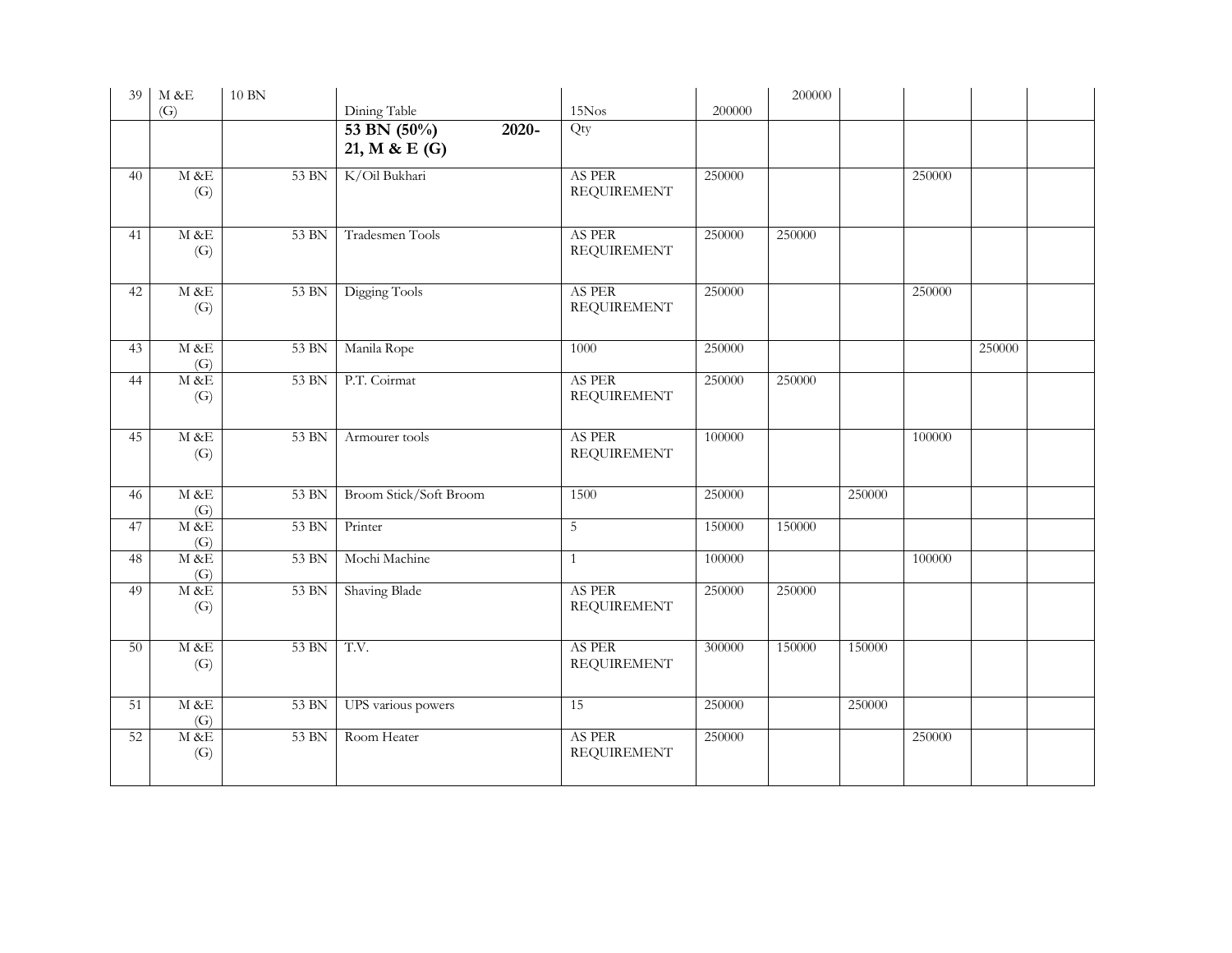| 53 | $M$ &E<br>(G)             | 53 BN   | Weight Machine                         | AS $\rm{PER}$<br><b>REQUIREMENT</b> | 150000 |        | 150000 |                |          |  |
|----|---------------------------|---------|----------------------------------------|-------------------------------------|--------|--------|--------|----------------|----------|--|
| 54 | M &E<br>(G)               | 53 BN   | Fly Catcher                            | AS PER<br><b>REQUIREMENT</b>        | 100000 | 100000 |        |                |          |  |
| 55 | M &E<br>(G)               | 53 BN   | Electric Geyser                        | AS PER<br><b>REQUIREMENT</b>        | 250000 |        |        | 250000         |          |  |
|    |                           |         | 60 BN $(50\%)$<br>2020-21,<br>M & E(G) |                                     |        |        |        |                |          |  |
| 56 | M &E<br>$\left( G\right)$ | 60 BN   | Utensils                               | for 07 messes                       | 300000 | 300000 |        |                |          |  |
| 57 | M &E<br>(G)               | 60 BN   | Security Light                         | $150$ Nos                           | 300000 | 300000 |        |                |          |  |
| 58 | $M$ &E<br>(G)             | 60 BN   | Led Bulb                               | $- - - - -$                         | 400000 | 100000 | 100000 | 100000         | 100000   |  |
| 59 | $M$ &E<br>(G)             | 60 BN   | RO System                              | 6 Nos.                              | 300000 |        | 100000 | 100000         | 100000   |  |
| 60 | M&E<br>(G)                | 60 BN   | Deep Fridge                            | 4 Nos.                              | 200000 |        | 100000 | 100000         |          |  |
| 61 | M &E<br>(G)               | 60 BN   | <b>Broom Stick</b>                     | $500$ kgs                           | 200000 |        | 100000 | 100000         |          |  |
| 62 | $M$ &E<br>(G)             | 60 BN   | Camp Chair                             | $\mathbb{L}^{\mathbb{L}}$           | 200000 | 100000 |        | 100000         |          |  |
| 63 | M &E<br>(G)               | 60 BN   | Class room chair                       | $25$ Nos                            | 100000 | 50000  |        | 50000          |          |  |
| 64 | M&E<br>(G)                | 60 BN   | Camp Table                             | $08$ Nos                            | 50000  | 25000  | 25000  |                |          |  |
| 65 | M &E<br>(G)               | 60 BN   | Sports Items                           | $\overline{a}$                      | 200000 | 50000  | 50000  | 50000          | 50000    |  |
| 66 | M&E<br>(G)                | 60 BN   | CCTV camera                            | $\overline{a}$                      | 600000 | 200000 | 200000 | $\overline{0}$ | 200000   |  |
| 67 | M &E<br>(G)               | 60 BN   | Generator set Battery                  | $50N$ os                            | 200000 | 50000  | 50000  | 50000          | 50000    |  |
| 68 | M & E<br>(G)              | $60$ BN | Multi Gym                              | $03$ set                            | 300000 | 200000 | 100000 | $\overline{0}$ | $\theta$ |  |
| 69 | $M$ &E<br>(G)             | 60 BN   | Electric Drill Machine                 | $05$ Nos                            | 100000 | 50000  | 50000  |                |          |  |
| 70 | M&E<br>(G)                | 60 BN   | <b>Inspect Drill Machine</b>           | $02$ Nos                            | 100000 | 50000  | 50000  |                |          |  |
| 71 | M&E<br>(G)                | 60 BN   | Grinder electric                       | $08$ Nos                            | 350000 | 87500  | 87500  | 87500          | 87500    |  |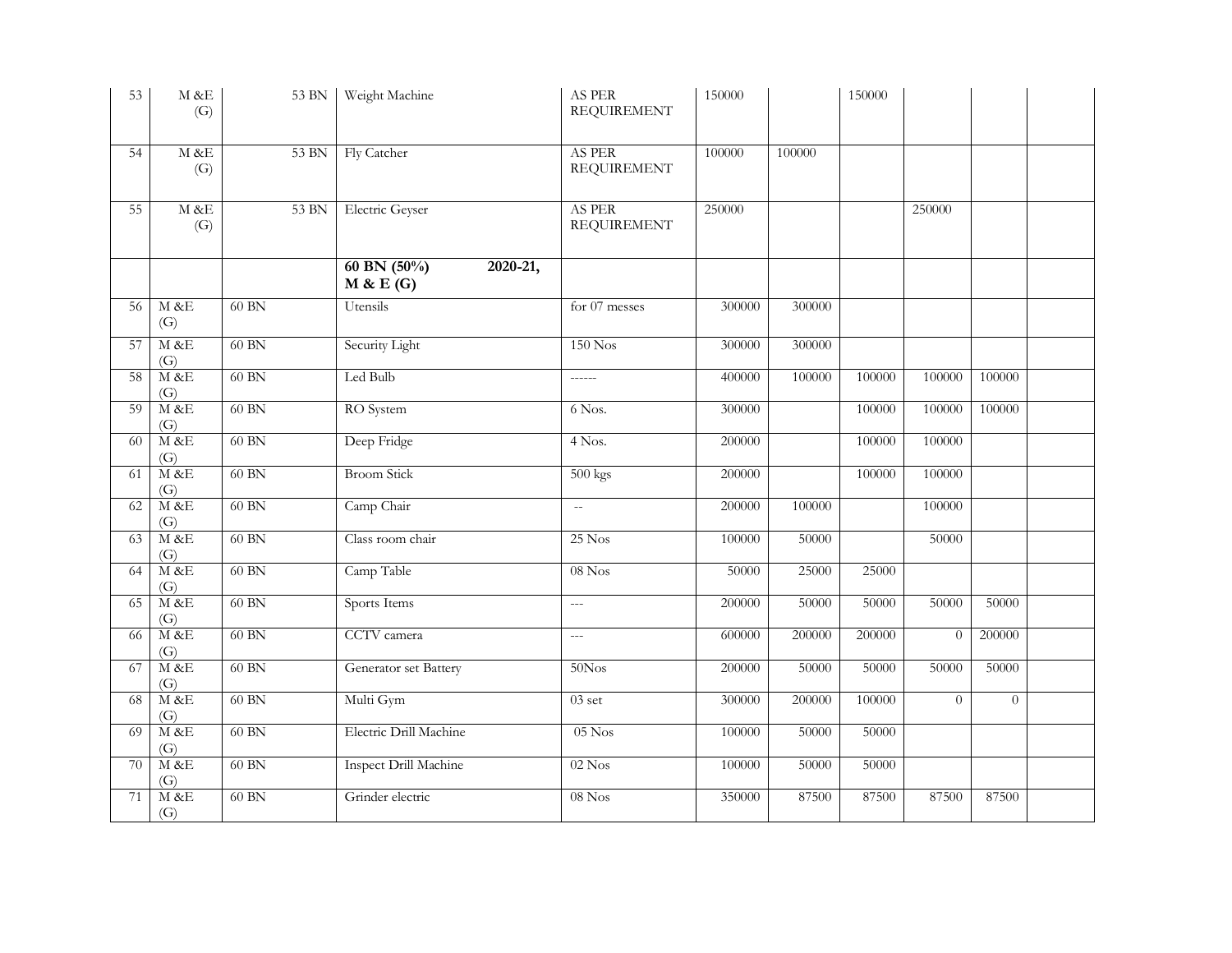| 72 | $\rm M$ &E<br>(G)          | 60 BN   | wood trimmer machine                      | 01N <sub>O</sub> | 200000 | 200000   | $\Omega$       | $\Omega$       | $\theta$ |  |
|----|----------------------------|---------|-------------------------------------------|------------------|--------|----------|----------------|----------------|----------|--|
| 73 | M &E<br>(G)                | 60 BN   | Scissors for clipping plants              | $10$ Nos         | 50000  | 50000    |                |                |          |  |
| 74 | $M$ &E<br>(G)              | 60 BN   | washing machine                           | $08$ Nos         | 800000 | 200000   | 200000         | 200000         | 200000   |  |
| 75 | $M$ &E<br>(G)              | $60$ BN | Idli maker                                | $08$ Nos         | 300000 | 150000   | $\theta$       | 150000         | $\theta$ |  |
| 76 | M&E<br>(G)                 | 60 BN   | commercial dosl tava                      | $08$ Nos         | 200000 | 100000   | $\overline{0}$ | 100000         |          |  |
| 77 | M &E<br>(G)                | 60 BN   | Tactical light hunter                     | $\overline{a}$   | 200000 | 100000   |                | 100000         |          |  |
| 78 | M&E<br>(G)                 | 60 BN   | Tools and material for tailor             | $\overline{a}$   | 50000  | 50000    |                |                |          |  |
| 79 | M &E<br>(G)                | 60 BN   | PA equipments                             | 08 set           | 400000 | 100000   | 100000         | 100000         | 100000   |  |
| 80 | $M$ &E<br>(G)              | 60 BN   | shamiana with side wall                   | $01$ set         | 300000 | 300000   |                |                |          |  |
| 81 | M&E<br>(G)                 | 60 BN   | Thermos and hot case                      | $08$ Nos         | 300000 |          | 150000         | 150000         |          |  |
| 82 | $M$ &E<br>(G)              | 60 BN   | Pressure Cooker                           | $08$ Nos         | 150000 | 75000    |                | 75000          |          |  |
| 83 | $M$ & E<br>(G)             | 60 BN   | Chapati Bhatti                            | $08$ Nos         | 200000 | 100000   |                |                | 100000   |  |
| 84 | M &E<br>(G)                | 60 BN   | Karahi                                    | $08$ Nos         | 200000 |          | 100000         |                | 100000   |  |
| 85 | $M$ &E<br>(G)              | 60 BN   | Weighing machine                          | $08$ nos         | 200000 |          | 100000         | 100000         |          |  |
| 86 | $M$ &E<br>(G)              | 60 BN   | unit hospital equipments                  |                  | 400000 | 200000   | 200000         |                |          |  |
|    |                            |         | 128 BN $(50\%)$<br>2020-21,<br>M & E(G)   |                  |        |          |                |                |          |  |
| 87 | M &<br>E(G)                | 128 BN  | Deep freezer                              | <b>AOR</b>       | 200000 | 100000   | $\Omega$       | $\theta$       | 100000   |  |
| 88 | M &<br>E(G)                | 128 BN  | Refrigerator                              | <b>AOR</b>       | 200000 | $\theta$ | 100000         | $\theta$       | 100000   |  |
| 89 | $\overline{M\ \&}$<br>E(G) | 128 BN  | LED TV 46 inch for<br>training<br>purpose | <b>AOR</b>       | 200000 | 100000   | $\overline{0}$ | 100000         | $\Omega$ |  |
| 90 | M &<br>E(G)                | 128 BN  | Various kitchen equipment                 | <b>AOR</b>       | 200000 | 100000   | $\overline{0}$ | $\overline{0}$ | 100000   |  |
| 91 | $M\&$<br>E(G)              | 128 BN  | Sports kit/items                          | <b>AOR</b>       | 200000 | 100000   | $\overline{0}$ | $\theta$       | 100000   |  |
| 92 | M &<br>E(G)                | 128 BN  | Gym Equipment                             | <b>AOR</b>       | 500000 | 250000   | $\theta$       | 250000         | $\theta$ |  |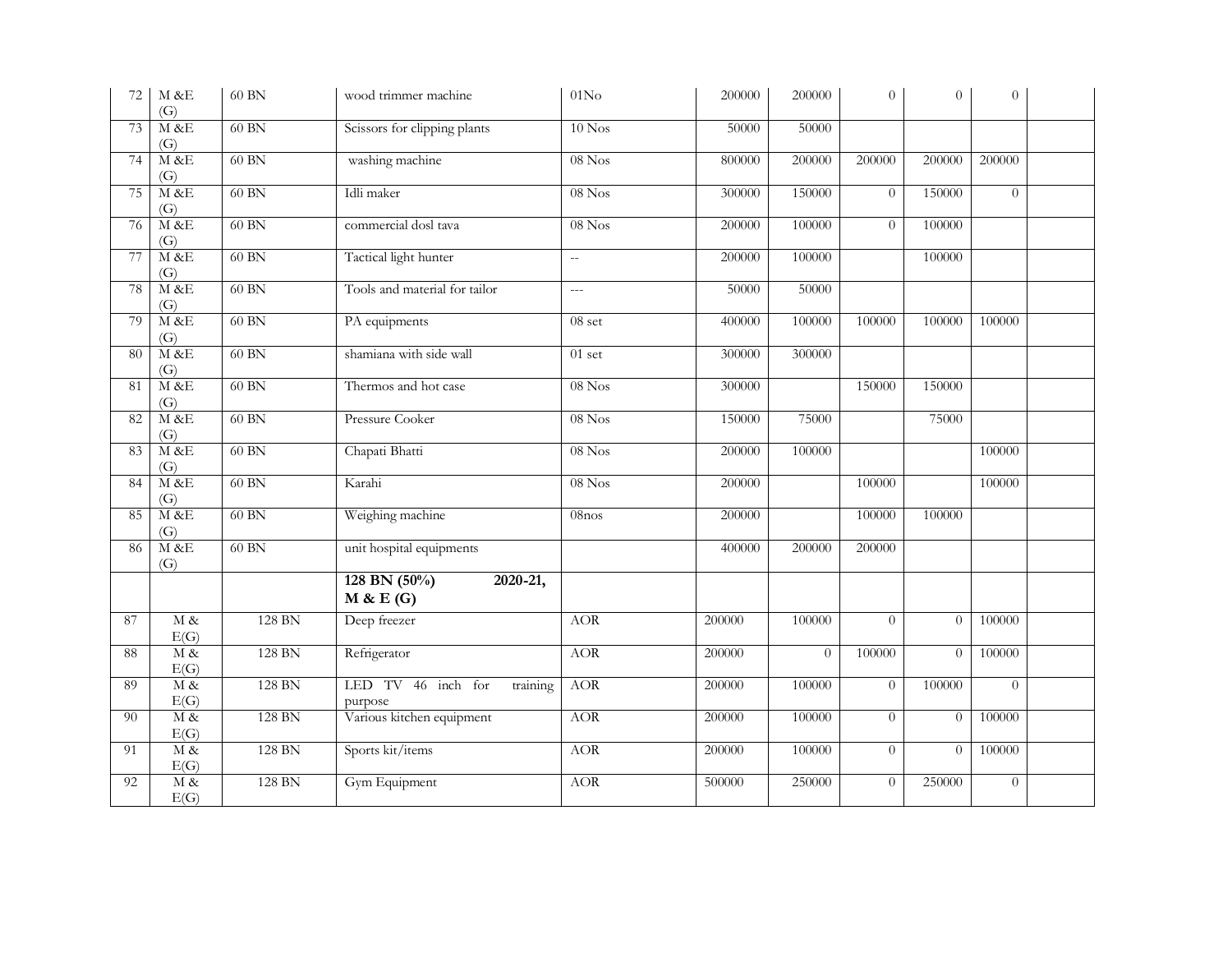|     |                       |          | 200 BN (50%)<br>2020-<br>21, M & E (G)                    |                    |        |                |                |                   |          |  |
|-----|-----------------------|----------|-----------------------------------------------------------|--------------------|--------|----------------|----------------|-------------------|----------|--|
| 93  | $M \&$<br>E(G)        | 200 BN   | Re-filling of Fire extinguisher Cap. 9<br>$Ltrs - 12$ Nos | $12$ Nos           | 15000  | $\Omega$       | 5000           | 5000              | 5000     |  |
| 94  | M &<br>E(G)           | 200 BN   | Various Sports items                                      | $---$              | 200000 | 50000          | 50000          | 50000             | 50000    |  |
| 95  | M &<br>E(G)           | $200$ BN | Stabilizer                                                | $01$ No.           | 10500  | 10500          | $\Omega$       | $\Omega$          | $\theta$ |  |
| 96  | M&<br>E(G)            | $200$ BN | LED Bulb (10 Walts) (Havels)                              | 350 Nos            | 50960  | 50960          | $\overline{0}$ | $\theta$          | $\Omega$ |  |
| 97  | M &<br>E(G)           | 200 BN   | Vegetable cutting machine                                 | 01 (For SO's mess) | 25000  | $\Omega$       | 25000          | $\Omega$          | $\Omega$ |  |
| 98  | M &<br>E(G)           | 200 BN   | Potato pealing machine                                    | 01 (For SO's mess) | 25000  | $\Omega$       | $\Omega$       | 25000             | $\Omega$ |  |
| 99  | M&<br>E(G)            | $200$ BN | Atta Kneading machine                                     | 01 (For SO's mess) | 35000  | $\theta$       | $\Omega$       | 35000             | $\theta$ |  |
| 100 | $M \&$<br>E(G)        | $200$ BN | Chapatti making machine                                   | $09$ (For coys)    | 900000 | $\theta$       | 300000         | 30000<br>$\Omega$ | 300000   |  |
| 101 | M&<br>E(G)            | $200$ BN | R.O System (Plant), 250/500 Ltrs<br><b>LPH</b>            | $\overline{c}$     | 300000 | $\theta$       | 150000         | 150000            | $\theta$ |  |
| 102 | M &<br>E(G)           | $200$ BN | Electric cutter machine for tailor                        | $\mathbf{1}$       | 20000  | $\overline{0}$ | $\Omega$       | 20000             | $\theta$ |  |
| 103 | M&<br>E(G)            | $200$ BN | Gym items for coys                                        | $---$              | 100000 | $\theta$       | $\theta$       | 100000            | $\theta$ |  |
| 104 | $M\alpha$<br>E(G)     | 200 BN   | Track Suit/Sport dress                                    | Dress-03 sets      | 100000 | $\theta$       | 100000         | $\Omega$          | $\Omega$ |  |
| 105 | M&<br>E(G)            | 200 BN   | Kote management system                                    | $\overline{c}$     | 224000 | $\theta$       | 112000         | $\overline{0}$    | 112000   |  |
| 106 | M &<br>E(G)           | $200$ BN | LED TV platoon level                                      | $\overline{4}$     | 300000 | $\theta$       | 150000         | 150000            | $\theta$ |  |
| 107 | M&<br>E(G)            | 200 BN   | Barber tools                                              | $09$ sets          | 100000 | $\overline{0}$ | 100000         | $\Omega$          | $\theta$ |  |
| 108 | $M \&$<br>E(G)        | $200$ BN | Barber chairs                                             | 5                  | 100000 | $\theta$       | 100000         | $\Omega$          | $\Omega$ |  |
| 109 | $M\alpha$<br>E(G)     | $200$ BN | Stretcher                                                 | 22                 | 100000 | $\overline{0}$ | $\theta$       | $\overline{0}$    | 100000   |  |
| 110 | $M\&$<br>E(G)         | 200 BN   | <b>Hook Bills</b>                                         | 44                 | 15000  | $\theta$       | $\overline{0}$ | 15000             | $\theta$ |  |
| 111 | $M \&$<br>E(G)        | $200$ BN | Hand cuff common with chain                               | 22                 | 50000  | $\theta$       | $\Omega$       | $\theta$          | 50000    |  |
| 112 | $\mathbf M$ &<br>E(G) | 200 BN   | Broom stick                                               | $---$              | 100000 | $\overline{0}$ | 50000          | 50000             | $\theta$ |  |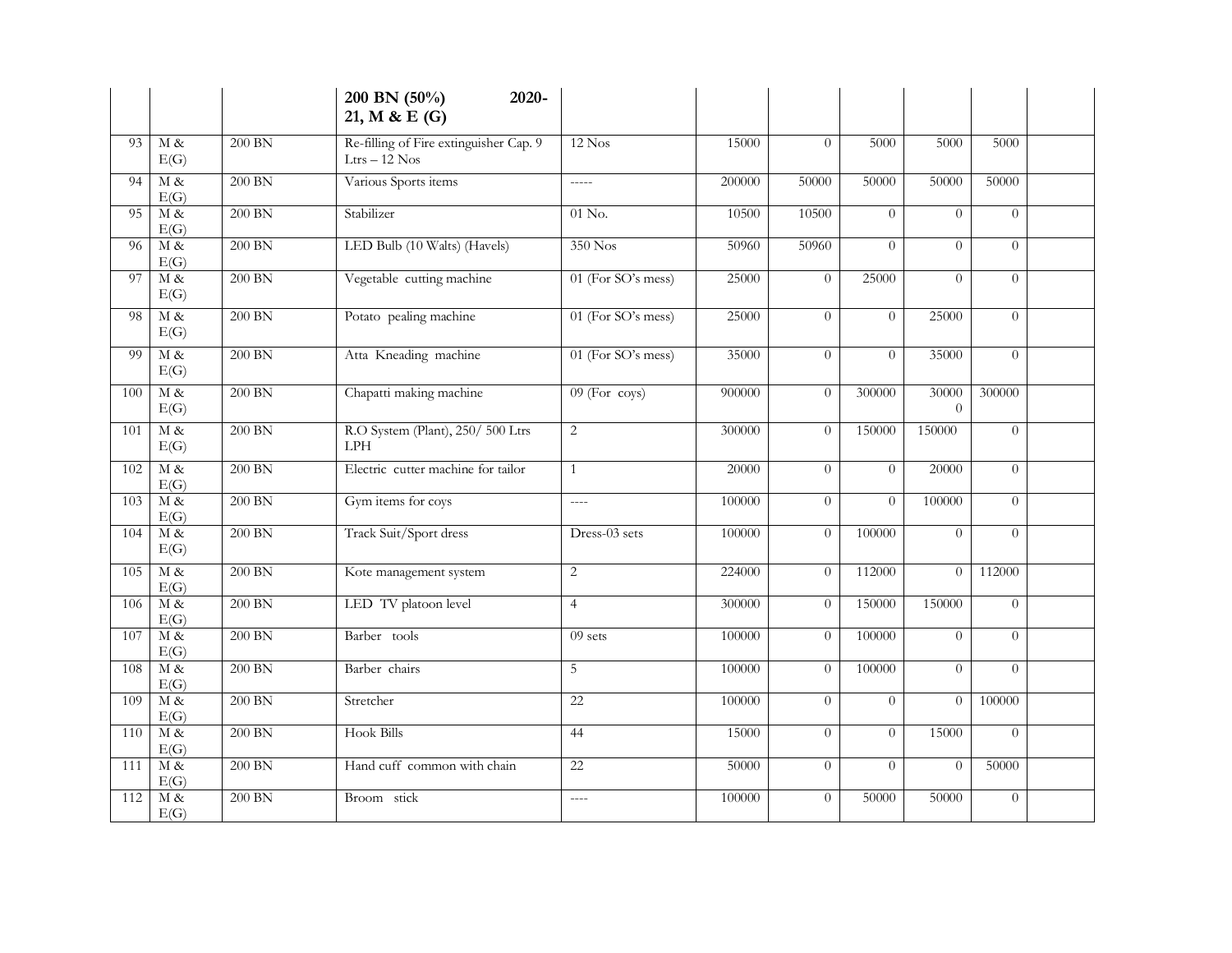| 113 | $\mathbf M$ &<br>E(G)      | 200 BN   | Materials<br>for<br>Mochi,<br>Tailor/<br>Carpenter                                     | $\frac{1}{2}$  | 100000 | $\overline{0}$ | 50000          | 50000    | $\overline{0}$ |  |
|-----|----------------------------|----------|----------------------------------------------------------------------------------------|----------------|--------|----------------|----------------|----------|----------------|--|
| 114 | M&<br>E(G)                 | $200$ BN | Torch Cell                                                                             | $\overline{a}$ | 25000  | $\overline{0}$ | 25000          | $\Omega$ | $\Omega$       |  |
| 115 | M&<br>E(G)                 | $200$ BN | Iron Jharna                                                                            | 22             | 15000  | $\overline{0}$ | 15000          | $\theta$ | $\Omega$       |  |
| 116 | $M \&$<br>E(G)             | $200$ BN | Iron Palta                                                                             | 22             | 15000  | $\overline{0}$ | 15000          | $\theta$ | $\Omega$       |  |
| 117 | $\overline{M\ \&}$<br>E(G) | 200 BN   | Non stick Tawa                                                                         | $\overline{9}$ | 100000 | $\overline{0}$ | 100000         | $\Omega$ | $\Omega$       |  |
| 118 | $M\alpha$<br>E(G)          | $200$ BN | Wash basin for cook house                                                              | 9              | 50000  | $\Omega$       | $\Omega$       | 50000    | $\theta$       |  |
| 119 | $M\alpha$<br>E(G)          | 200 BN   | Table lamp                                                                             | 12             | 25000  | $\overline{0}$ | 25000          | $\theta$ | $\theta$       |  |
| 120 | $M\alpha$<br>E(G)          | 200 BN   | Iron Kadai                                                                             | 9              | 100000 | 25000          | 25000          | 25000    | 25000          |  |
| 121 | $M\alpha$<br>E(G)          | 200 BN   | <b>Black Board</b>                                                                     | $\overline{8}$ | 25000  | $\overline{0}$ | $\overline{0}$ | 25000    | $\Omega$       |  |
| 122 | $M\alpha$<br>E(G)          | 200 BN   | Pointer                                                                                | 8              | 2000   | $\overline{0}$ | 2000           | $\theta$ | $\overline{0}$ |  |
| 123 | $M\alpha$<br>E(G)          | 200 BN   | Hot case                                                                               | 24             | 75000  | $\overline{0}$ | 75000          | $\theta$ | $\Omega$       |  |
| 124 | $M\alpha$<br>E(G)          | $200$ BN | electric<br>Grinder<br>machine<br>for<br>Carpenter                                     | $\mathbf{1}$   | 7000   | $\overline{0}$ | 7000           | $\theta$ | $\theta$       |  |
| 125 | $M \&$<br>E(G)             | 200 BN   | Carpenter tools                                                                        | $01$ set       | 50000  |                | 25000          |          | 25000          |  |
| 126 | $M\alpha$<br>E(G)          | $200$ BN | Electric hammer and scraper                                                            | $03$ set       | 10000  | $\overline{0}$ | 10000          | $\Omega$ | $\Omega$       |  |
| 127 | $M\alpha$<br>E(G)          | 200 BN   | Plumber tools                                                                          | $01$ set       | 15000  | $\theta$       | $\Omega$       | 15000    | $\theta$       |  |
| 128 | M &<br>E(G)                | $200$ BN | Gardener set (Rose cutter, Bill Hook,<br>Scissor for clipping<br>Chain Saw,<br>plant,) | $01$ set       | 10000  | $\overline{0}$ | $\Omega$       | 10000    | $\theta$       |  |
| 129 | M &<br>E(G)                | $200$ BN | Chapatti warmer                                                                        | $09$ Nos       | 100000 | $\Omega$       | 100000         | $\Omega$ | $\theta$       |  |
| 130 | M&<br>E(G)                 | $200$ BN | Wall Clock                                                                             | $20$ Nos       | 4000   | 1000           | 1000           | 1000     | 1000           |  |
| 131 | M&<br>E(G)                 | $200$ BN | <b>CCTV</b>                                                                            | $08$ Nos       | 800000 | 200000         | 200000         | 200000   | 200000         |  |
| 132 | M &<br>E(G)                | 200 BN   | Oxygen Cylinder for Hosp.                                                              | $02$ Nos       | 30000  | $\theta$       | 10000          | 10000    | 10000          |  |
| 133 | $M\alpha$<br>E(G)          | 200 BN   | Grass cutting talwar                                                                   | $100$ Nos      | 25000  | 6250           | 6250           | 6250     | 6250           |  |
| 134 | $M\alpha$<br>E(G)          | 200 BN   | Water storage tank(200 Ltrs)                                                           | $10$ Nos       | 25000  | 12500          | $\theta$       | 12500    | $\theta$       |  |
| 135 | M &                        | $200$ BN | <b>Insect Killer Bat</b>                                                               | $50$ Nos       | 13000  | 6000           | $\theta$       | 7000     | $\overline{0}$ |  |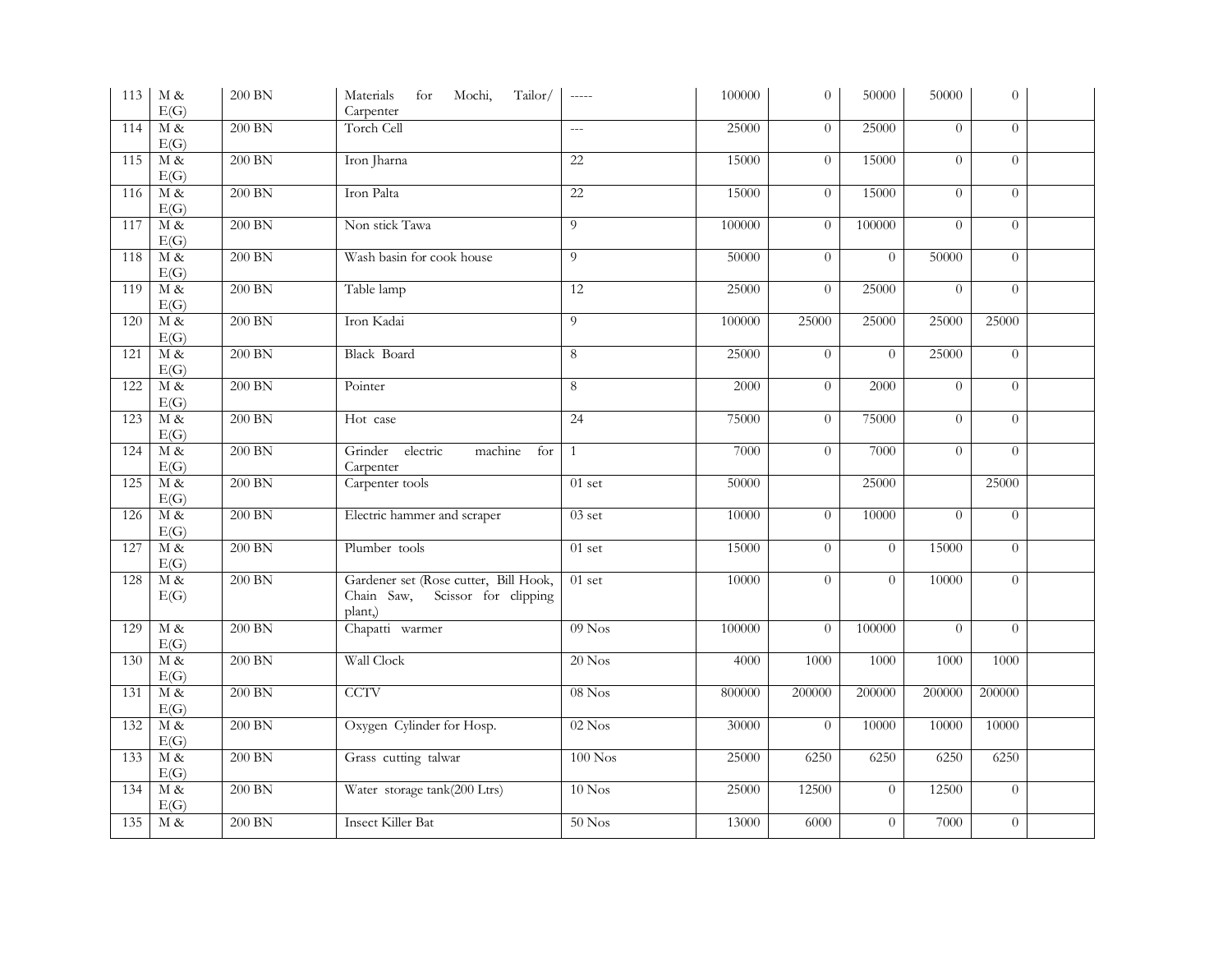|     | E(G)                  |               |                                                                                       |                      |          |          |          |          |          |  |
|-----|-----------------------|---------------|---------------------------------------------------------------------------------------|----------------------|----------|----------|----------|----------|----------|--|
|     |                       |               | GC GTY (30%)<br>$2020 -$<br>21, M & E (G)                                             |                      |          |          |          |          |          |  |
| 136 | M & E(G)              | GC GTY        | Open Gym Item                                                                         | $\mathbf{1}$         | 1500000  |          | 1500000  |          |          |  |
| 137 | M & E(G)              | <b>GC GTY</b> | Class Room Table                                                                      | 50                   | 400000   |          | 400000   |          |          |  |
| 138 | M & E(G)              | <b>GC GTY</b> | Purchase of multimedia projector<br>along with accessories for making<br>presentation | 2 Set                | 400000   | 400000   |          |          |          |  |
| 139 | M & E(G)              | <b>GC GTY</b> | Dog Kennel                                                                            | $02$ Nos             | 200000   |          |          | 200000   |          |  |
| 140 | M & E(G)              | <b>GC GTY</b> | Gunny Cloth                                                                           | 2000 Mtr             | 100000   | 100000   |          |          |          |  |
| 141 | M & E(G)              | <b>GC GTY</b> | Cloth Cutting Machine                                                                 | $01$ Nos             | 100000   | 100000   |          |          |          |  |
| 142 | M & E(G)              | <b>GC GTY</b> | Carpenter Tools                                                                       |                      | 200000   |          | 200000   |          |          |  |
| 143 | M & E(G)              | <b>GC GTY</b> | Sports articles                                                                       | As per requirement   | 200000   |          | 200000   |          |          |  |
| 144 | $M \& E(G)$           | <b>GC GTY</b> | Boot Cleaning Machine                                                                 | As per requirement   | 400000   |          |          | 400000   |          |  |
| 145 | M & E(G)              | <b>GC GTY</b> | Hussein Cloth                                                                         | As per requirement   | 400000   |          | 400000   |          |          |  |
| 146 | M & E(G)              | <b>GC GTY</b> | Food warmer                                                                           | As per authorization | 500000   |          |          | 500000   |          |  |
| 147 | M & E(G)              | <b>GC GTY</b> | P.A Equipments                                                                        | As per athorization  | 300000   |          |          |          | 300000   |  |
| 148 | M & E(G)              | <b>GC GTY</b> | Organic waste composter machine                                                       | As per athorization  | 1000000  |          |          | 1000000  |          |  |
| 149 | M & E(G)              | <b>GC GTY</b> | Mattress all type                                                                     | As pe requirement    | 500000   |          | 500000   |          |          |  |
| 150 | M & E(G)              | <b>GC GTY</b> | Fogging machine                                                                       | As per athorization  | 300000   |          |          | 300000   |          |  |
| 151 | M & E(G)              | <b>GC GTY</b> | Iron (Dhobi)                                                                          | $09$ Nos             | 30000    |          | 30000    |          |          |  |
|     |                       |               | 10 BN $(30\%)$<br>$2020 - 21,$<br>M & E(G)                                            |                      |          |          |          |          |          |  |
| 152 | M & E(G)              | 10 BN         | $\text{NIL}$                                                                          | $\text{NIL}$         | $\theta$ | $\theta$ | $\theta$ | $\theta$ | $\theta$ |  |
| 153 | $\mathbf M$ &<br>E(G) | 53 BN         | 53 BN (30%)<br>2020-21, M &<br>E(G)                                                   |                      |          |          |          |          |          |  |
| 154 | $\mathbf M$ &<br>E(G) | 53 BN         | Photo copy Machine                                                                    | 2                    | 150000   |          |          |          | 150000   |  |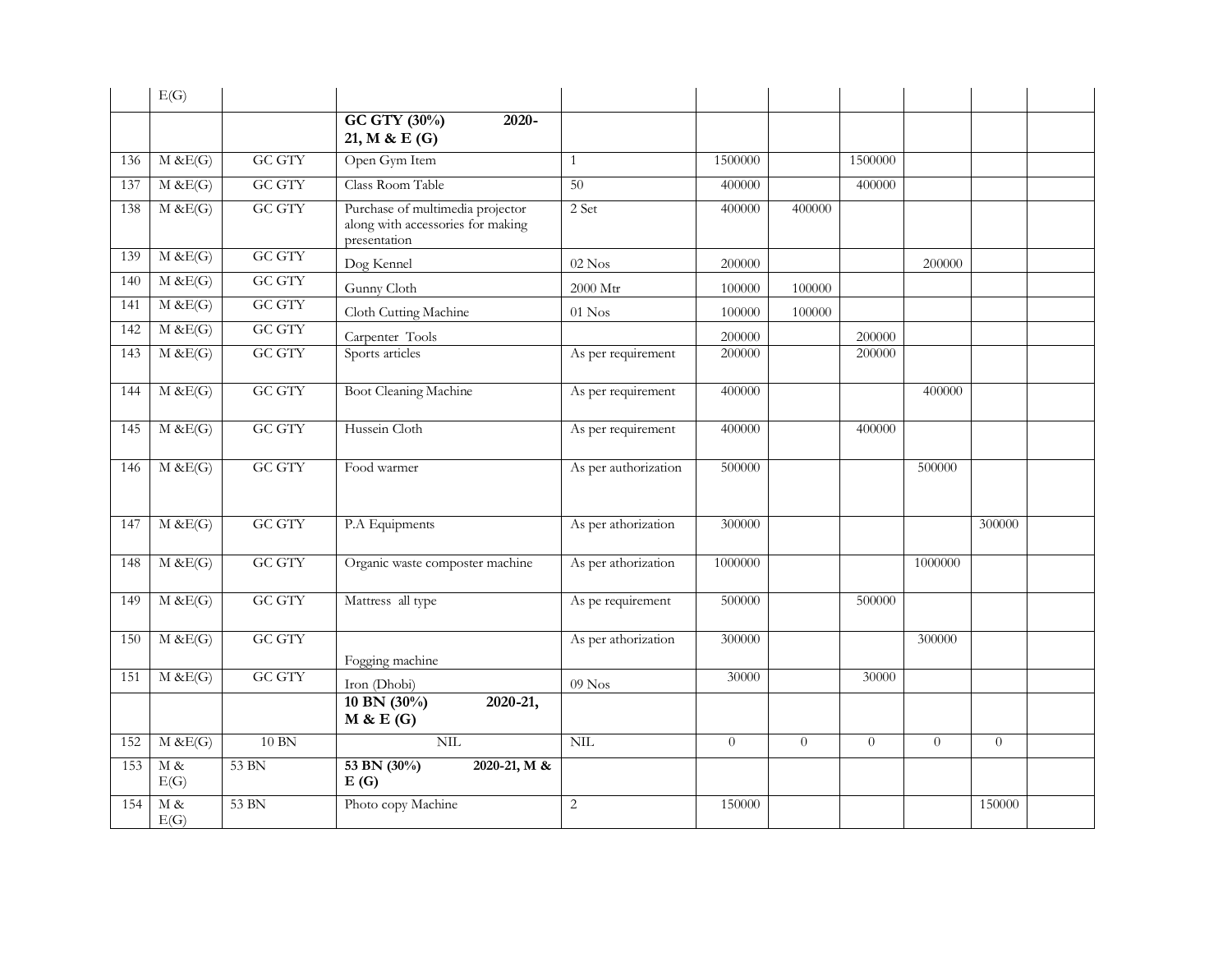| 155 | M &<br>E(G)       | 53 BN    | Steel Almeerahs                                | 10               | 150000   |          |                | 150000         |                |                |
|-----|-------------------|----------|------------------------------------------------|------------------|----------|----------|----------------|----------------|----------------|----------------|
| 156 | $M \&$<br>E(G)    | 53 BN    | Equipments for Unit Hospital                   | R/B              | 300000   |          | 300000         |                |                |                |
| 157 | M &<br>E(G)       | 53 BN    | Shamiyana                                      | $\mathbf{1}$     | 150000   |          |                | 150000         |                |                |
| 158 | M &<br>E(G)       | 53 BN    | Chapati Bhathi                                 | 10               | 250000   | 250000   |                |                |                |                |
| 159 | $M\alpha$<br>E(G) | 53 BN    | Gas Chulha                                     | $\overline{9}$   | 250000   | 250000   |                |                |                |                |
|     |                   |          | 60 BN $(30\%)$<br>2020-21,<br>M & E(G)         |                  |          |          |                |                |                |                |
| 160 | $M \& E(G)$       | $60$ BN  | NIL                                            | $\theta$         | $\Omega$ | $\Omega$ | $\Omega$       | $\theta$       | $\theta$       | $\overline{0}$ |
|     |                   |          | 128 BN $(30\%)$<br>2020-21,<br>M & E(G)        |                  |          |          |                |                |                |                |
| 161 | $M \& E(G)$       | 128 BN   | Hot case                                       | <b>AOR</b>       | 200000   | 100000   | $\Omega$       | 100000         | $\Omega$       |                |
| 162 | M & E(G)          | 128 BN   | Grass cutting machine                          | <b>AOR</b>       | 200000   | 100000   | $\theta$       | 100000         | $\overline{0}$ |                |
| 163 | M & E(G)          | 128 BN   | P.A Eqpts with complete assy                   | <b>AOR</b>       | 200000   | 100000   | $\theta$       | 100000         | $\overline{0}$ |                |
| 164 | M & E(G)          | 128 BN   | Various Mess utensils                          | <b>AOR</b>       | 200000   | 100000   | $\overline{0}$ | 100000         | $\overline{0}$ |                |
| 165 | $M \& E(G)$       | 128 BN   | Various size of sign board                     | <b>AOR</b>       | 200000   | 100000   | $\overline{0}$ | $\overline{0}$ | 100000         |                |
| 166 | $M \& E(G)$       | 128 BN   | Quarter guard equipment                        | <b>AOR</b>       | 200000   | 100000   | $\theta$       | $\overline{0}$ | 100000         |                |
| 167 | M & E(G)          | 128 BN   | <b>Barber</b> Chair                            | <b>AOR</b>       | 100000   | 100000   | $\theta$       | $\overline{0}$ | $\overline{0}$ |                |
| 168 | M & E(G)          | 128 BN   | Camera                                         | <b>AOR</b>       | 100000   | $\theta$ | 100000         | $\overline{0}$ | $\overline{0}$ |                |
| 169 | $M \& E(G)$       | 128 BN   | Tradesman tools                                | <b>AOR</b>       | 100000   | $\Omega$ | $\theta$       | 100000         | $\theta$       |                |
|     |                   |          | 200 BN $(30\%)$<br>2020-21,<br>M & E(G)        |                  |          |          |                |                |                |                |
| 170 | M &<br>E(G)       | $200$ BN | Coffee vending machine                         | $05$ (For coys)  | 125000   | $\theta$ | 25000          | 25000          | 75000          |                |
| 171 | M &<br>E(G)       | $200$ BN | Boot cleaning machine                          | 10               | 3,00,000 | $\theta$ | 150000         | 150000         | $\Omega$       |                |
| 172 | $M\alpha$<br>E(G) | 200 BN   | Insecticide spray machine portable for<br>Mali | $01$ set         | 15000    | $\Omega$ | 15000          | $\Omega$       | $\theta$       |                |
| 173 | $M \&$<br>E(G)    | $200$ BN | Hand push sweeping machine for<br>S/K          | $01$ NO          | 50000    | $\theta$ | $\Omega$       | 50000          | $\theta$       |                |
| 174 | $M\alpha$<br>E(G) | 200 BN   | Automatic scrubber driers for S/K              | 01 <sub>NO</sub> | 30000    | $\theta$ | $\theta$       | 30000          | $\overline{0}$ |                |
|     |                   |          | GC GTY (20%)<br>2020-21, M & E (G)             |                  |          |          |                |                |                |                |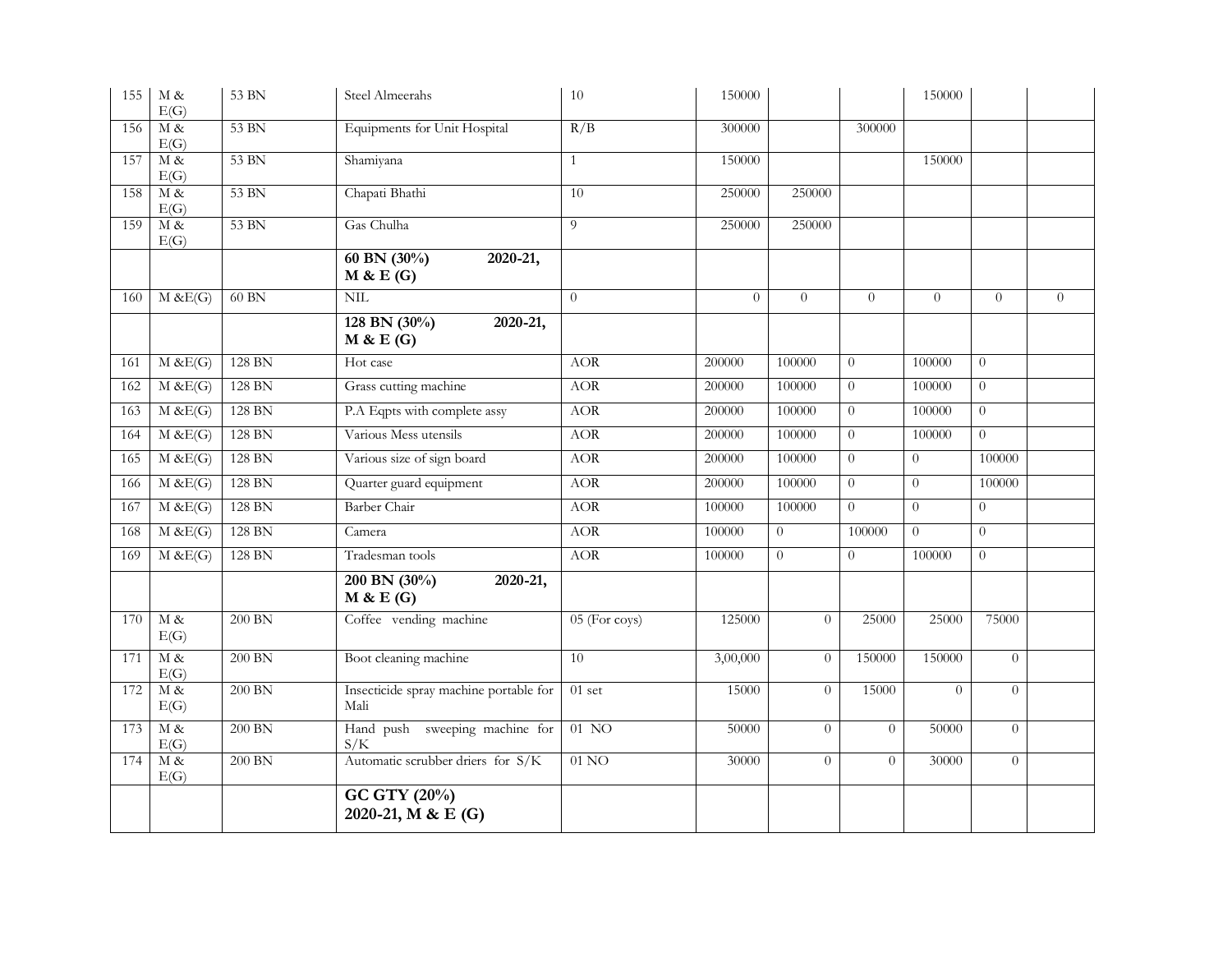| 175 | M&E(G) | <b>GC GTY</b>      | MISC EQPT                                                | A.O.R                        | 200000   |          |                | 200000         |                |  |
|-----|--------|--------------------|----------------------------------------------------------|------------------------------|----------|----------|----------------|----------------|----------------|--|
| 176 | M&E(G) | <b>GC GTY</b>      | Digging Tools                                            | AS PER<br><b>REQUIREMENT</b> | 250000   |          |                | 250000         |                |  |
| 177 | M&E(G) | <b>GC GTY</b>      | Alumunium Ladder                                         | 10                           | 50000    |          | 50000          |                |                |  |
|     |        |                    | 10 BN $(20\%)$<br>2020-21,<br>M & E(G)                   |                              |          |          |                |                |                |  |
| 178 | M&E(G) | $10$ $\rm{BN}$     | NIL                                                      | $\mbox{NIL}$                 | $\theta$ | $\theta$ | $\theta$       | $\theta$       | $\theta$       |  |
|     |        |                    | 53 BN $(20\%)$<br>2020-21,<br>M & E(G)                   |                              |          |          |                |                |                |  |
| 179 | M&E(G) | 53 BN              | Mirror fitted frame with stand for<br>Q/Guard Steel Body | $\mathbf{1}$                 | 100000   |          | 100000         |                |                |  |
| 180 | M&E(G) | 53 BN              | Pole & Chain for Q/Guard                                 | $\mathbf{1}$                 | 100000   |          |                | 100000         |                |  |
| 181 | M&E(G) | 53 BN              | Working Tools                                            | 200                          | 250000   | 250000   |                |                |                |  |
| 182 | M&E(G) | 53 BN              | Road Barrier                                             | 10                           | 250000   |          |                | 250000         |                |  |
| 183 | M&E(G) | 53 BN              | Alumunium Ladder                                         | 10                           | 250000   |          | 250000         |                |                |  |
|     |        |                    | 60 BN $(20\%)$<br>2020-21,<br>M & E(G)                   |                              |          |          |                |                |                |  |
| 184 | M&E(G) | 60 BN              | NIL                                                      | $\text{NIL}$                 | $\theta$ | $\theta$ | $\theta$       | $\theta$       |                |  |
|     |        |                    | 128 BN $(20\%)$<br>2020-21,<br>M & E(G)                  |                              |          |          |                |                |                |  |
| 185 | M&E(G) | 128 BN             | $\mbox{NIL}$                                             | $\text{NIL}$                 | $\theta$ | $\theta$ | $\theta$       | $\theta$       | $\theta$       |  |
|     |        |                    | $200$ BN $(20\%)$<br>2020-21,<br>M & E(G)                |                              |          |          |                |                |                |  |
| 186 | M&E(G) | $200\ \mathrm{BN}$ | $\mbox{NIL}$                                             | $\text{NIL}$                 | $\theta$ | $\theta$ | $\overline{0}$ | $\overline{0}$ | $\overline{0}$ |  |

SD /- 05/05/2020 FOR DIGP GC GTY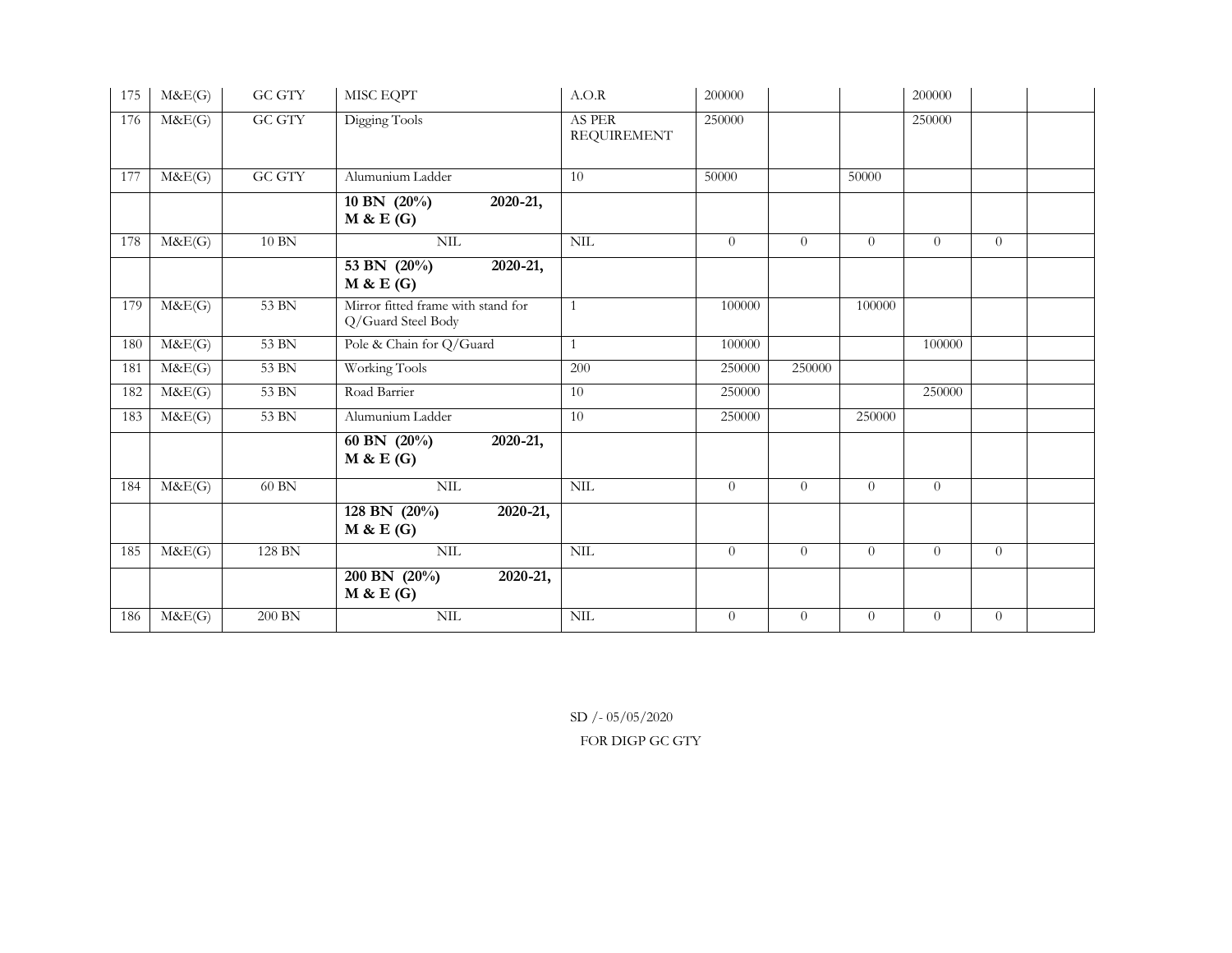|                |             |                              | GC GTY (50%)<br>MV(G) 2020-21                                                                                                                                         |                                                  |                     |         |         |                            |         |                    |
|----------------|-------------|------------------------------|-----------------------------------------------------------------------------------------------------------------------------------------------------------------------|--------------------------------------------------|---------------------|---------|---------|----------------------------|---------|--------------------|
| <b>SLNO</b>    | <b>HEAD</b> | <b>UNITS</b><br>/OFFICE<br>S | Nomenclature                                                                                                                                                          | Qty                                              | Estimated<br>Amount |         |         | Amount booked/to be booked |         |                    |
|                |             |                              |                                                                                                                                                                       |                                                  |                     | 1st Qtr | 2nd Qtr | 3rd Qtr                    | 4th Qtr | Remarks,<br>if any |
| $\mathbf{1}$   | MV(G)       | <b>GC GTY</b>                | Conversion of normal<br>ambulance into<br>ALS/ACLS system                                                                                                             | $\mathbf{1}$                                     | 2000000             | 2000000 |         |                            |         |                    |
| $\overline{c}$ | MV(G)       | <b>GC GTY</b>                | Spare parts for various<br>vehicles                                                                                                                                   | AS PER<br><b>REQUIREMEN</b><br>T                 | 1000000             | 300000  | 300000  | 200000                     | 200000  |                    |
| $\mathfrak{Z}$ | MV(G)       | <b>GC GTY</b>                | Job Works for various<br>vehicle                                                                                                                                      | AS PER<br><b>REQUIREMEN</b><br>T                 | 1000000             | 300000  | 300000  | 200000                     | 200000  |                    |
|                |             |                              | 10 BN $(50\%)$ MV(G)<br>2020-21                                                                                                                                       | Qty                                              |                     |         |         |                            |         |                    |
| $\overline{4}$ | MV(G)       | 10 BN                        | Maintenance of veh.                                                                                                                                                   | $41$ nos                                         | 1500000             | 500000  | 250000  | 250000                     | 500000  |                    |
| 5              | MV(G)       | $10$ BN                      | Battery                                                                                                                                                               | 45 Nos                                           | 300000              | 200000  |         | 100000                     |         |                    |
| 6              | MV(G)       | $10$ BN                      | All type tyre tube                                                                                                                                                    | $20$ Nos                                         | 400000              | 200000  |         |                            | 200000  |                    |
|                | MV(G)       | $10$ $\rm{BN}$               | Cool process tyre<br>retreading                                                                                                                                       | $20$ Nos                                         | 300000              | 150000  |         | 150000                     |         |                    |
|                |             |                              | 53 BN (50%) MV(G)<br>2020-21                                                                                                                                          |                                                  |                     |         |         |                            |         |                    |
| 8              | MV(G)       | 53 BN                        | Repairing and daily<br>maintenance of<br>Vehicle, purchase of<br>tools/ spare parts,<br>batteries,<br>tyres/tubes/flaps and<br>fire extinguishers etc for<br>vehicles | As per<br>requirement<br>/Authorization<br>Basis | 5000000             | 1500000 | 1500000 | 1000000                    | 1000000 |                    |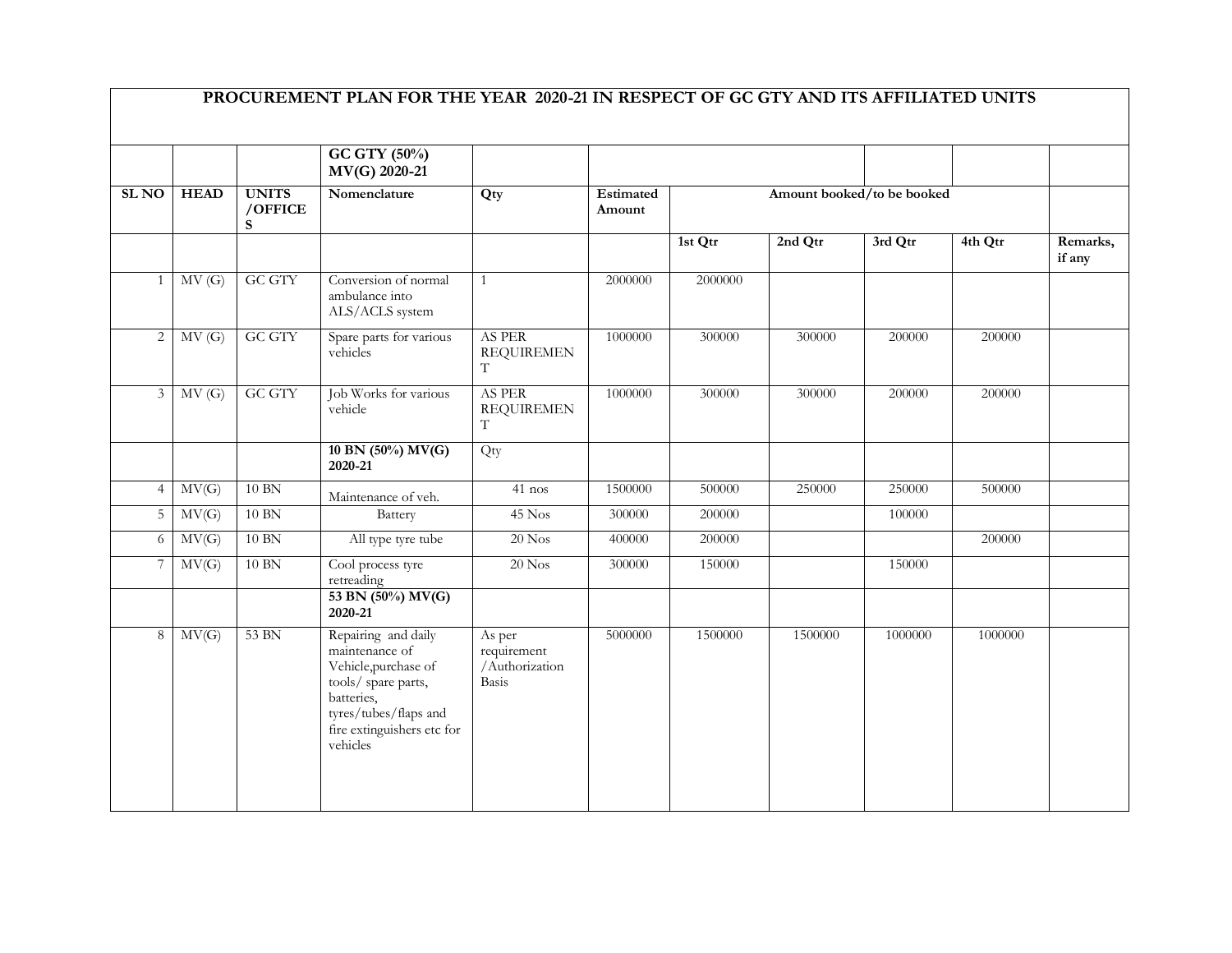|    |       |               | 60 BN $(50\%)$<br>MV(G) 2020-21                                     |                             |          |                |                |                |                |  |
|----|-------|---------------|---------------------------------------------------------------------|-----------------------------|----------|----------------|----------------|----------------|----------------|--|
| 9  | MV(G) | 60 BN         | For repair of unit<br>vehicle and sector<br>vehicle and spare parts | $\overline{a}$              | 1000000  | 400000         | 200000         | 200000         | 200000         |  |
| 10 | MV(G) | $60$ BN       | Batteries for vehicles                                              | A/R                         | 300000   | 100000         | 100000         |                | 100000         |  |
| 11 | MV(G) | 60 BN         | Tyre Tube and Flap                                                  | A/R                         | 600000   | 200000         | 200000         | 200000         |                |  |
| 12 | MV(G) | 60 BN         | Paints for vehicles                                                 | $\mathcal{L}_{\mathcal{L}}$ | 200000   | 50000          | 50000          | 50000          | 50000          |  |
|    |       |               | 128 BN $(50\%)$<br>MV(G) 2020-21                                    |                             |          |                |                |                |                |  |
| 13 | MV(G) | 128 BN        | Up keep and<br>maintenance of<br>unit/sector vehicle                | As per<br>requirement       | 1500000  | 500000         | 500000         | 200000         | 300000         |  |
|    |       |               | 200 BN $(50\%)$<br>MV(G) 2020-21                                    |                             |          |                |                |                |                |  |
| 14 | MV(G) | $200$ BN      | For up keep<br>maintenance of unit veh.<br>$50$ nos                 | 50                          | 2000000  | 500000         | 500000         | 500000         | 500000         |  |
| 15 | MV(G) | 200 BN        | vehicle paint for<br>10<br>vehicles.                                | $\overline{10}$             | 100000   | 50000          | $\overline{0}$ | 50000          | $\theta$       |  |
| 16 | MV(G) | $200$ BN      | Batteries for vehicles.                                             | 15                          | 150000   | $\overline{0}$ | 75000          | $\overline{0}$ | 75000          |  |
| 17 | MV(G) | $200$ BN      | vehicle tarpaulin for 10<br>vehicles.                               | 10                          | 100000   | $\overline{0}$ | 100000         | $\overline{0}$ | $\overline{0}$ |  |
| 18 | MV(G) | $200$ BN      | vehicle Tyre tube                                                   | $\overline{10}$             | 150000   | $\overline{0}$ | 150000         | $\Omega$       | $\overline{0}$ |  |
|    |       |               | GC GTY (30%)<br>MV(G) 2020-21                                       |                             |          |                |                |                |                |  |
| 19 | MV(G) | <b>GC GTY</b> | Spare parts for various<br>vehicles                                 | <b>AOR</b>                  | 200000   | 100000         | 50000          | 40000          | 10000          |  |
| 20 | MV(G) | <b>GC GTY</b> | Job Works for various<br>vehicle                                    | <b>AOR</b>                  | 200000   | 100000         | 50000          | 40000          | 10000          |  |
|    |       |               | 10 BN (30%) MV(G)<br>2020-21                                        | <b>QTY</b>                  |          |                |                |                |                |  |
| 21 | MV(G) | $10$ BN       | <b>NIL</b>                                                          | NIL                         | $\theta$ | $\overline{0}$ | $\overline{0}$ | $\theta$       | $\theta$       |  |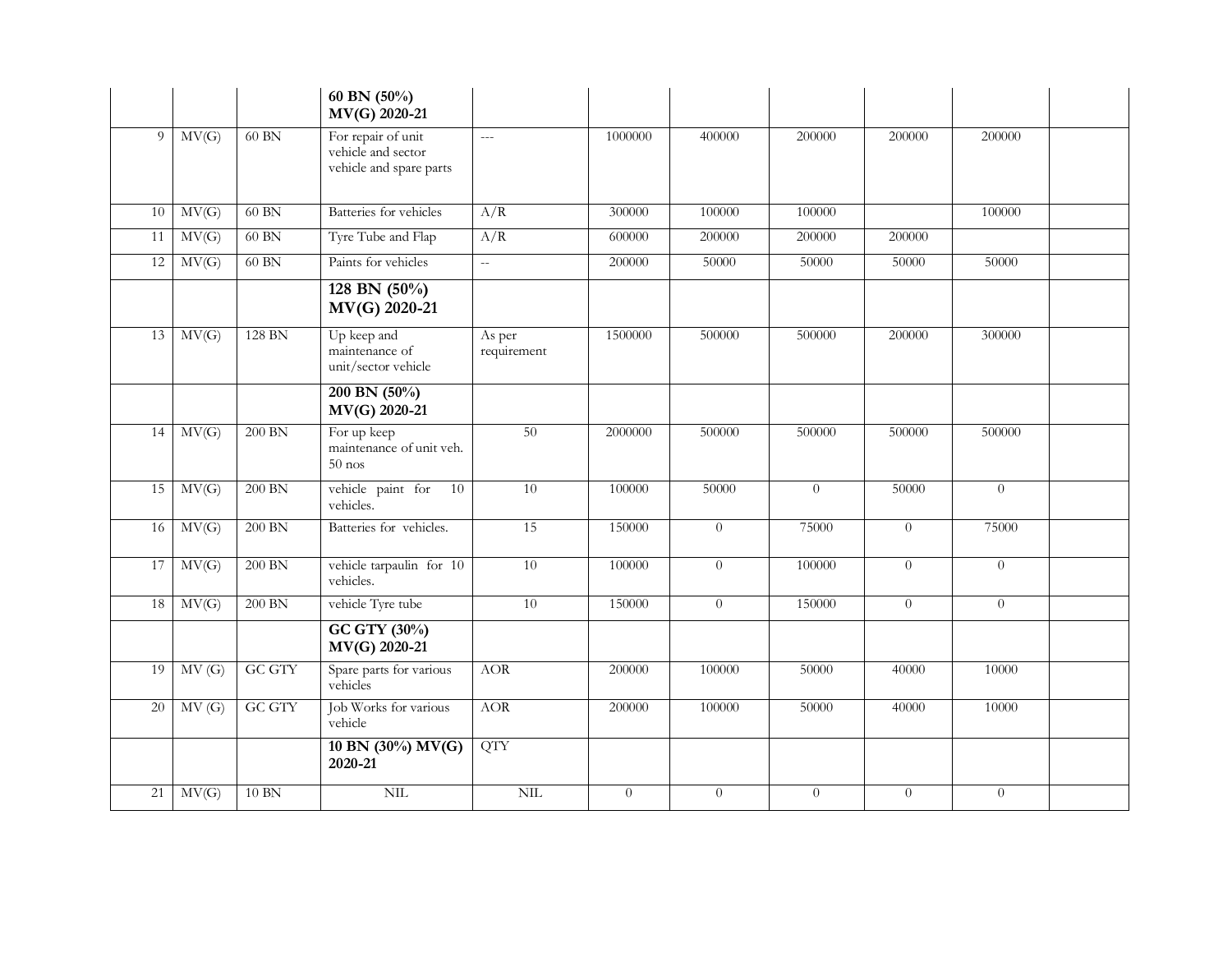|    |       |               | 53 BN (30%)<br>MV(G) 2020-21                                                                             |                            |                |                |                |                |          |  |
|----|-------|---------------|----------------------------------------------------------------------------------------------------------|----------------------------|----------------|----------------|----------------|----------------|----------|--|
| 22 | MV(G) | 53 BN         | $NIL$                                                                                                    | NIL                        | $\overline{0}$ | $\overline{0}$ | $\overline{0}$ | $\overline{0}$ | $\theta$ |  |
|    |       |               | 60 BN $(30\%)$<br>MV(G) 2020-21                                                                          |                            |                |                |                |                |          |  |
| 23 | MV(G) | 60 BN         | NIL                                                                                                      | $\mbox{NIL}$               | $\overline{0}$ | $\overline{0}$ | $\overline{0}$ | $\theta$       | $\theta$ |  |
|    |       |               | $128$ BN $(30\%)$<br>MV(G) 2020-21                                                                       |                            |                |                |                |                |          |  |
| 24 | MV(G) | 128 BN        | Re-treading of tyre                                                                                      | <b>AOR</b>                 | 100000         | $\overline{0}$ | 100000         | $\theta$       |          |  |
| 25 | MV(G) | 128 BN        | Purchase of Bty                                                                                          | <b>AOR</b>                 | 500000         | 250000         | $\overline{0}$ | 250000         |          |  |
| 26 | MV(G) | 128 BN        | Purchase of vehicle<br>tools                                                                             | As<br>per<br>authorization | 250000         | $\theta$       | $\overline{0}$ | 250000         |          |  |
| 27 | MV(G) | 128 BN        | Purchase of workshop<br>tools                                                                            | As<br>per<br>authorization | 350000         | 250000         | $\overline{0}$ | 100000         |          |  |
| 28 | MV(G) | 128 BN        | Purchase of various size<br>of tyre                                                                      | As<br>per<br>authorization | 300000         | $\theta$       | 300000         | $\theta$       |          |  |
|    |       |               | 200 BN $(30\%)$<br>MV(G) 2020-21                                                                         |                            |                |                |                |                |          |  |
| 29 | MV(G) | $200$ BN      | NIL                                                                                                      | NIL                        | $\overline{0}$ | $\overline{0}$ | $\overline{0}$ | $\overline{0}$ | $\theta$ |  |
|    |       |               | GC GTY (20%)<br>MV(G) 2020-21                                                                            |                            |                |                |                |                |          |  |
| 30 | MV(G) | <b>GC GTY</b> | Spare parts for various<br>vehicles                                                                      | <b>AOR</b>                 | 800000         | 200000         | 200000         | 200000         | 200000   |  |
| 31 | MV(G) | <b>GC GTY</b> | Job Works for various<br>vehicle                                                                         | <b>AOR</b>                 | 720000         | 200000         | $200000\,$     | 200000         | 120000   |  |
| 32 | MV(G) | <b>GC GTY</b> | Misc Items i.e, F.Box,<br>helmet, mat. R/Fee,<br>Running Repair Storage<br>S/Parts urgent nature<br>etc. | <b>AOR</b>                 | 80000          | 30000          | 30000          | 15000          | 5000     |  |
|    |       |               | 10 BN (20%) MV(G)<br>2020-21                                                                             |                            |                |                |                |                |          |  |
| 33 | MV(G) | $10$ BN       | NIL                                                                                                      | NIL                        | $\overline{0}$ | $\theta$       | $\overline{0}$ | $\overline{0}$ | $\theta$ |  |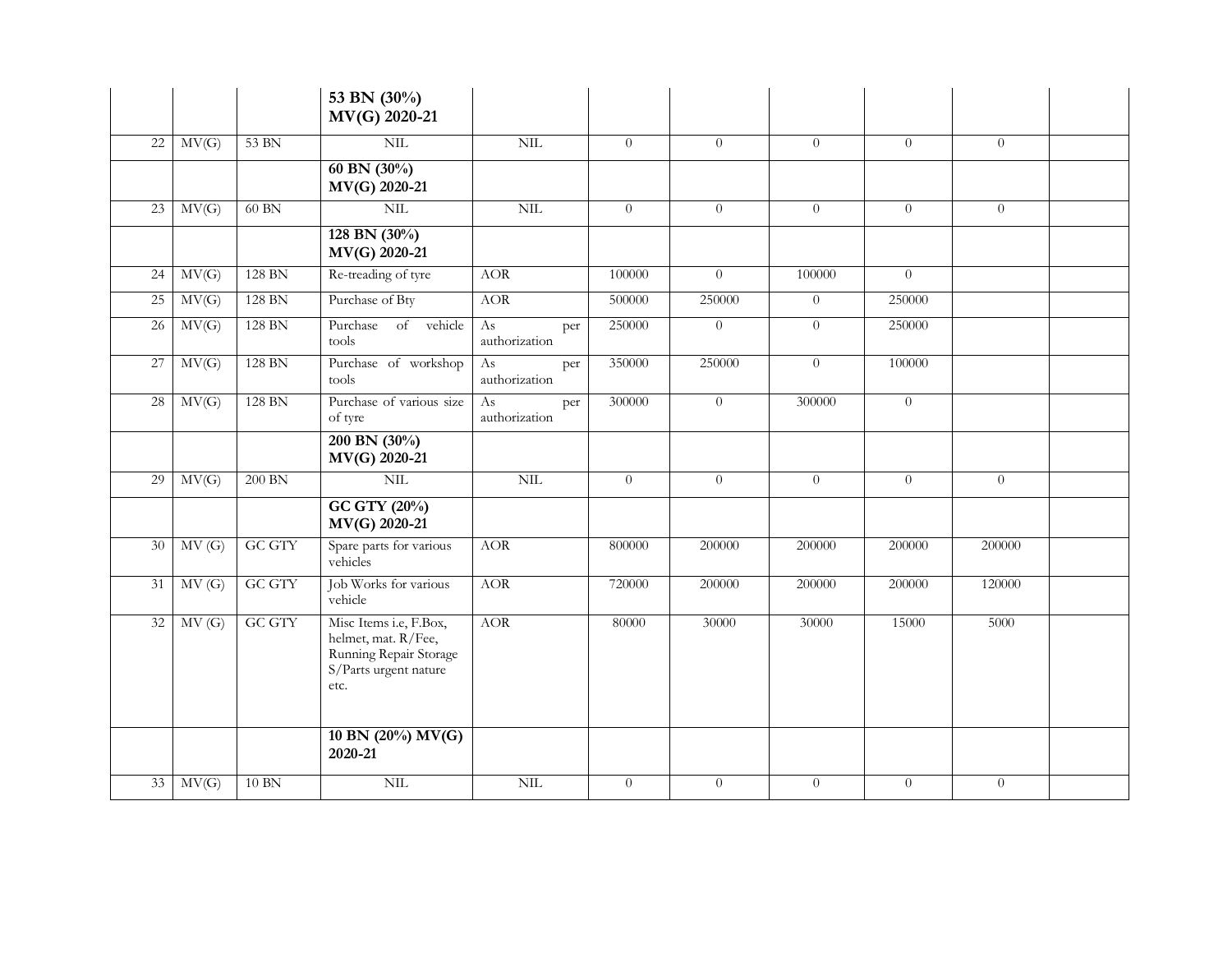|    |            |        | 53 BN (20%)<br>MV(G) 2020-21     |     |                |          |          |          |                |  |
|----|------------|--------|----------------------------------|-----|----------------|----------|----------|----------|----------------|--|
| 34 | MV(G)      | 53 BN  | NIL                              | NIL | $\theta$       | $\Omega$ | $\Omega$ | $\Omega$ | $\overline{0}$ |  |
|    |            |        | 60 BN $(20\%)$<br>MV(G) 2020-21  |     |                |          |          |          |                |  |
| 35 | MV(G)      | 60 BN  | NIL                              | NIL | $\overline{0}$ | $\Omega$ | $\theta$ | $\Omega$ | $\overline{0}$ |  |
|    |            |        | 128 BN $(20\%)$<br>MV(G) 2020-21 |     |                |          |          |          |                |  |
|    | $36$ MV(G) | 128 BN | NIL                              | NIL | $\theta$       | $\Omega$ | $\Omega$ | $\Omega$ | $\theta$       |  |
|    |            |        | 200 BN $(20\%)$<br>MV(G) 2020-21 |     |                |          |          |          |                |  |
| 37 | MV(G)      | 200 BN | NIL                              | NIL | $\Omega$       | $\Omega$ | $\Omega$ | $\Omega$ | $\theta$       |  |

SD / - 05/05/2020

FOR DIGP GC GTY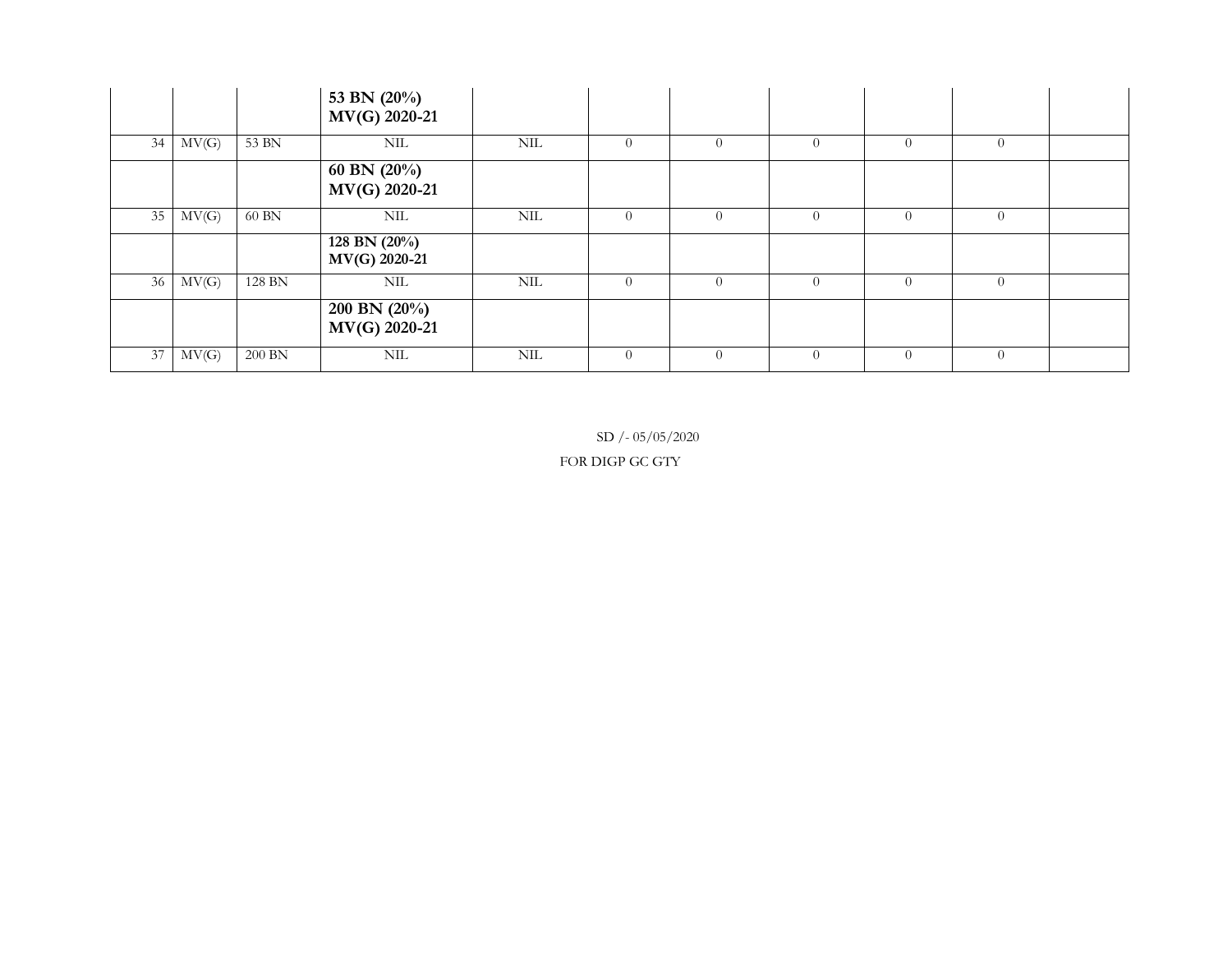|                |             |               | GC GTY(50%)<br>OE(IT)<br>2020-21    |               |                                   |         |         | AMOUNT TO BE BOOKED QUARTER WISE |         |                |
|----------------|-------------|---------------|-------------------------------------|---------------|-----------------------------------|---------|---------|----------------------------------|---------|----------------|
| SL<br>NO       | <b>HEAD</b> | UNIT/OFFICE   | NOMENCLATURE                        | <b>QTY</b>    | <b>ESTIMATED</b><br><b>AMOUNT</b> | 1ST QTR | 2ND QTR | 3RD QTR                          | 4RD QTR | <b>REMARKS</b> |
|                | OE(IT)      | GC GTY        | <b>COMPUTER</b><br><b>REPAIRING</b> | $20$ NOS      | 100000                            | 20000   | 40000   | 20000                            | 20000   |                |
| 2              | OE(IT)      | <b>GC GTY</b> | <b>ANTIVIRUS (03</b><br>USER)       | 06 NOS        | 25000                             |         |         | 25000                            |         |                |
| $\mathfrak{Z}$ | OE(IT)      | <b>GC GTY</b> | <b>KEY BOARD</b>                    | $25$ NOS $\,$ | 20000                             |         | 20000   |                                  |         |                |
| $\overline{4}$ | OE(IT)      | <b>GC GTY</b> | <b>MOUSE</b>                        | 30 NOS        | 10000                             |         | 10000   |                                  |         |                |
|                |             |               | 10 BN $(50\%)$<br>OE(IT)<br>2020-21 |               |                                   |         |         |                                  |         |                |
| 5 <sup>5</sup> | OE(IT)      | 10BN          | <b>COMPUTER</b><br><b>REPAIRING</b> | $20$ NOS      | 25000                             | 15000   |         | 5000                             | 5000    |                |
| 6              | OE(IT)      | 10BN          | <b>ANTIVIRUS (03</b><br>USER)       | <b>25 NOS</b> | 30000                             |         | 15000   | 15000                            |         |                |
| 7              | OE(IT)      | $10\text{BN}$ | <b>KEY BOARD</b>                    | <b>25 NOS</b> | 20000                             |         | 20000   |                                  |         |                |
| 8              | OE(IT)      | 10BN          | <b>MOUSE</b>                        | <b>30 NOS</b> | 10000                             |         | 10000   |                                  |         |                |
|                |             |               | 53 BN (50%)<br>OE(IT)<br>2020-21    |               |                                   |         |         |                                  |         |                |

**PROCUREMENT PLAN FOR THE YEAR 2020-21 IN RESPECT OF GC GTY AND ITS AFFILIATED UNTIS**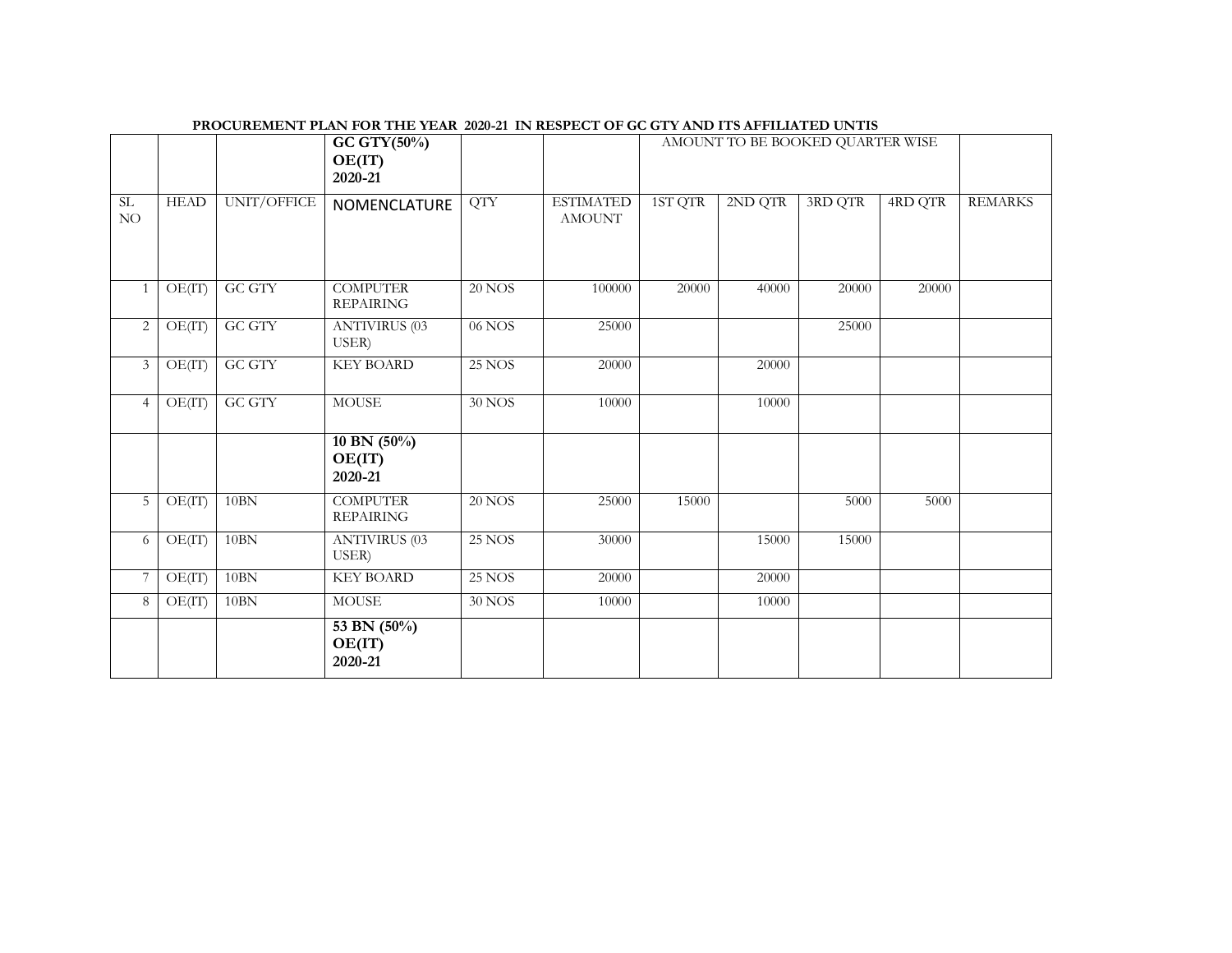| 9               | <b>OE</b><br>(TT)       | 53 BN          | Procurement of Pen<br>drive, External hard<br>disc, Keypad, Mouse,<br>Data Cables, Lead<br>and Antivirus etc. |                               | 200000 | 50000          | 50000          | 50000    | 50000          |  |
|-----------------|-------------------------|----------------|---------------------------------------------------------------------------------------------------------------|-------------------------------|--------|----------------|----------------|----------|----------------|--|
|                 |                         |                | 60 BN $(50\%)$<br>OE(IT)<br>2020-21                                                                           | Qty                           |        |                |                |          |                |  |
| 10              | OE<br>(TT)              | $60$ $\rm{BN}$ | All Types of<br>Computer parts                                                                                | A/R                           | 10000  | 3000           | 3000           | 2000     | 2000           |  |
| 11              | OE<br>(TT)              | $60$ $\rm{BN}$ | Anti virus software                                                                                           | A/R                           | 5000   |                | 5000           |          |                |  |
| 12              | <b>OE</b><br>(TT)       | 60 BN          | Repair of computers<br>and connected items                                                                    | A/R                           | 10000  | 5000           |                | 5000     |                |  |
|                 |                         |                | 128 BN $(50\%)$<br>OE(IT)<br>2020-21                                                                          |                               |        |                |                |          |                |  |
| 13              | OE<br>(TT)              | 128 BN         | <b>COMPUTER</b><br><b>REPAIRING</b><br>PURCHASE ANTI<br><b>VIRUS ETC</b>                                      | <b>20 NOS</b>                 | 100000 | 20000          | 40000          | 20000    | 20000          |  |
|                 |                         |                | 200 BN (50%)<br>OE(IT)<br>2020-21                                                                             |                               |        |                |                |          |                |  |
| $\overline{14}$ | <b>OE</b><br>(TT)       | 200 BN         | WEB CAM C310                                                                                                  | 5 NOS                         | 20000  | 20000          | $\theta$       | $\Omega$ | $\Omega$       |  |
| 15              | OE<br>(TT)              | 200 BN         | CAT - 6 CABLE                                                                                                 | 200<br>$\operatorname{METER}$ | 5000   | $\overline{0}$ | $\overline{0}$ | 5000     | $\overline{0}$ |  |
| $\overline{16}$ | OE<br>(TT)              | $200$ BN       | <b>QUICK HEAL</b><br><b>ANTIVIRUS</b>                                                                         | $02$ Nos                      | 15000  | $\overline{0}$ | $\theta$       | 15000    | $\theta$       |  |
| 17              | OE<br>(TT)              | $200$ BN       | <b>D-LINK MODEM</b>                                                                                           | $01$ NOS                      | 4000   | $\overline{0}$ | 4000           | $\theta$ | $\theta$       |  |
| 18              | $\overline{OE}$<br>(TT) | 200 BN         | $RI - 45$<br><b>CONNECTOR</b>                                                                                 | $100$ NOS                     | 5000   | $\overline{0}$ | $\overline{0}$ | $\theta$ | 5000           |  |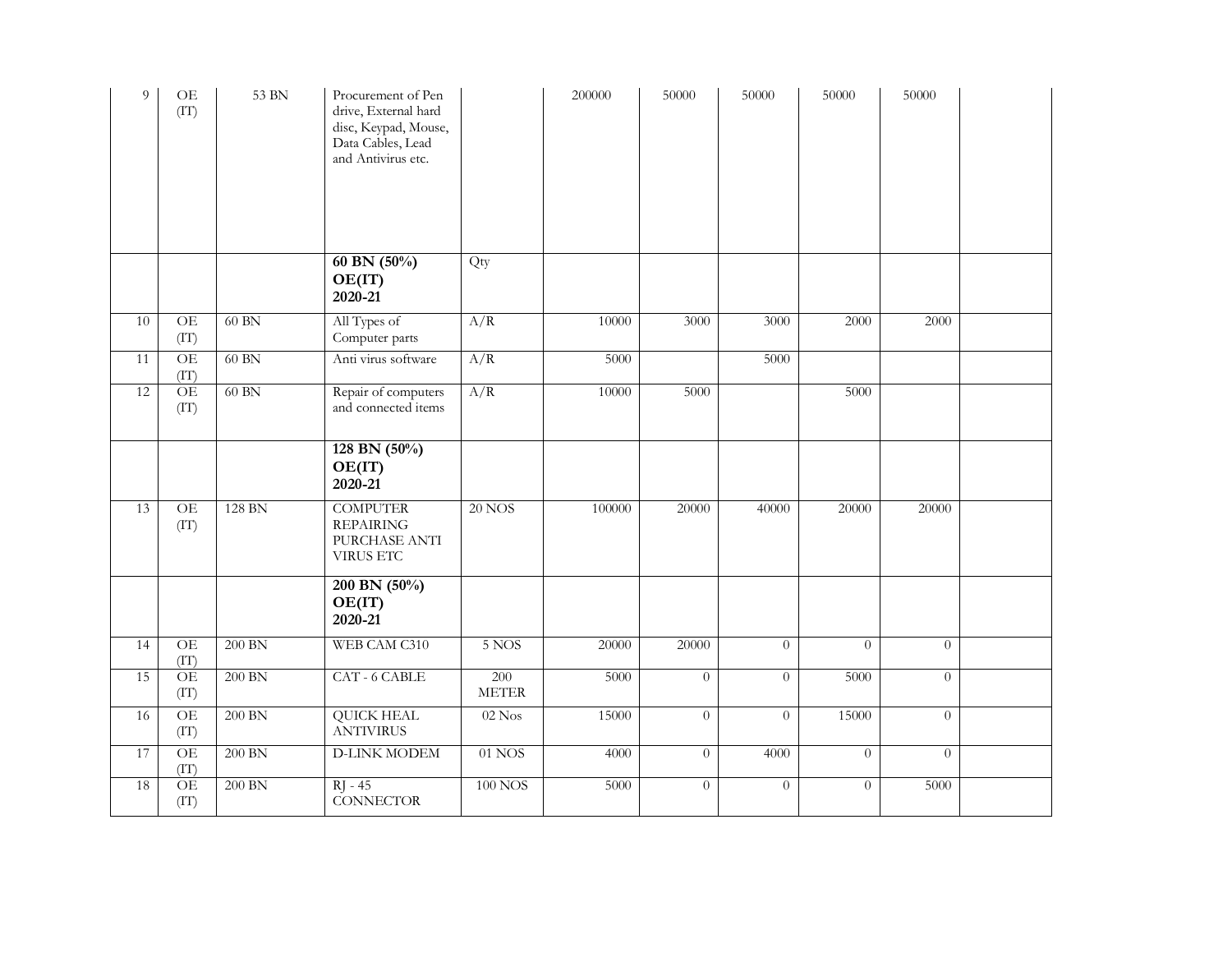|                 |                         |               | GC GTY (30%)<br>OE(IT)<br>2020-21                                               |                                |       |       |                |                |                |  |
|-----------------|-------------------------|---------------|---------------------------------------------------------------------------------|--------------------------------|-------|-------|----------------|----------------|----------------|--|
| 19              | OE<br>(TT)              | <b>GC GTY</b> | <b>COMPUTER</b><br><b>REPAIRING</b>                                             | 05 NOS                         | 25000 | 10000 | 5000           | 5000           | 5000           |  |
| 20              | OE<br>(TT)              | <b>GC GTY</b> | <b>ANTIVIRUS (03</b><br>USER)                                                   | $02$ NOS                       | 9000  | 4500  | $\overline{0}$ | $\theta$       | 4500           |  |
| 21              | OE<br>(TT)              | <b>GC GTY</b> | <b>KEY BOARD</b>                                                                | <b>10 NOS</b>                  | 7000  |       | 3500           |                | 3500           |  |
| $\overline{22}$ | OE<br>(TT)              | <b>GC GTY</b> | <b>MOUSE</b>                                                                    | <b>10 NOS</b>                  | 5000  |       |                | 5000           |                |  |
|                 |                         |               | 10 BN (30%)<br>OE(IT)<br>2020-21                                                |                                |       |       |                |                |                |  |
| 23              | OE<br>(TT)              | $10$ BN       | <b>COMPUTER</b><br><b>REPAIRING</b>                                             | $\overline{4}$                 | 20000 | 10000 | 5000           | 5000           |                |  |
| 24              | $\overline{OE}$<br>(TT) | $10$ BN       | <b>KEY BOARD</b>                                                                | 5                              | 2500  |       | 2500           |                |                |  |
| 25              | OE<br>(TT)              | $10$ BN       | <b>MOUSE</b>                                                                    | $\overline{5}$                 | 2500  |       |                | 2500           |                |  |
|                 |                         |               | 53 BN (30%)<br>OE(IT)<br>2020-21                                                |                                |       |       |                |                |                |  |
| 26              | OE<br>(TT)              | 53 BN         | <b>COMPUTER</b><br><b>REPAIRING</b>                                             | $\overline{4}$                 | 25000 | 10000 | 10000          | 5000           | $\overline{0}$ |  |
|                 |                         |               | 60 BN $(30\%)$<br>OE(IT)<br>2020-21                                             |                                |       |       |                |                |                |  |
| 27              | OE<br>(TT)              | 60 BN         | <b>COMPUTER &amp;</b><br><b>OTHER</b><br><b>ACCESSORIES</b><br><b>REPAIRING</b> | As per<br>requirement<br>basis | 20000 | 10000 | 10000          | $\overline{0}$ | $\overline{0}$ |  |
|                 |                         |               | 128 BN $(30\%)$<br>OE(IT)<br>2020-21                                            |                                |       |       |                |                |                |  |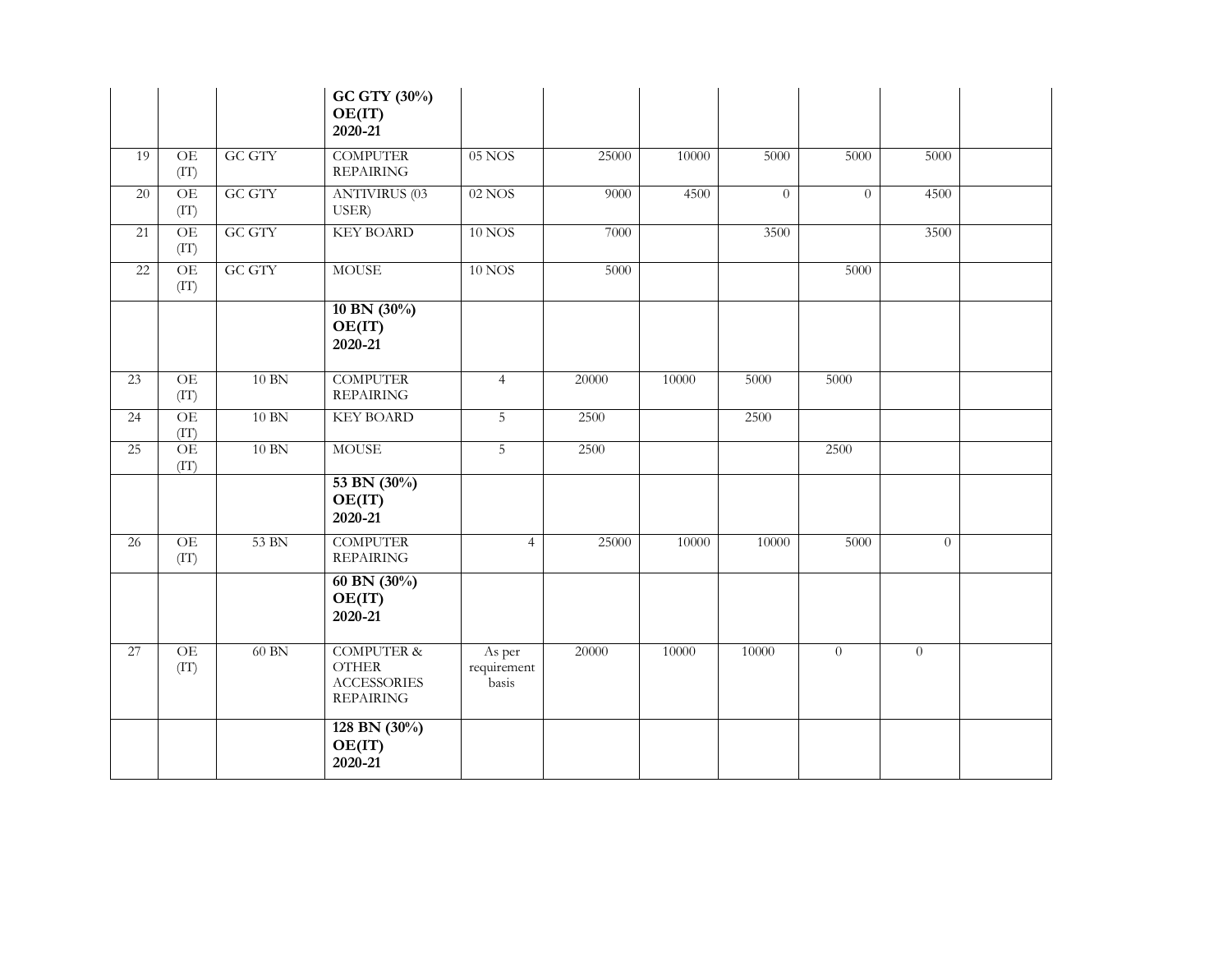| 28              | $\!$ OE<br>(TT)         | 128 BN        | <b>COMPUTER &amp;</b><br><b>OTHER</b><br><b>ACCESSORIES</b><br><b>REPAIRING</b> | As per<br>requirement<br>basis | 15000          | 5000     | $10000\,$      | $\theta$ | $\boldsymbol{0}$ |  |
|-----------------|-------------------------|---------------|---------------------------------------------------------------------------------|--------------------------------|----------------|----------|----------------|----------|------------------|--|
| 29              | OE<br>(TT)              | 128 BN        | key Board & Mouse                                                               | As per<br>requirement<br>basis | 5000           | $\theta$ | 5000           | $\theta$ | $\theta$         |  |
|                 |                         |               | <b>APPENDIX-C</b>                                                               |                                |                |          |                |          |                  |  |
|                 |                         |               | 200 BN (30%)<br>OE(IT)<br>2020-21                                               |                                |                |          |                |          |                  |  |
| 30 <sup>°</sup> | $OE$<br>(TT)            | 200 BN        | <b>COMPUTER &amp;</b><br><b>OTHER</b><br><b>ACCESSORIES</b><br><b>REPAIRING</b> | As per<br>requirement<br>basis | 15000          | 7000     | 8000           | $\theta$ | $\theta$         |  |
| 31              | OE<br>(TT)              | $200$ BN      | key Board & Mouse                                                               | As per<br>requirement<br>basis | 5000           | 2500     | 2500           | $\theta$ | $\overline{0}$   |  |
|                 |                         |               | <b>APPENDIX-D</b>                                                               |                                |                |          |                |          |                  |  |
|                 |                         |               | GC GTY (20%)<br>OE(IT)<br>2020-21                                               |                                |                |          |                |          |                  |  |
| 32              | OE<br>(TT)              | <b>GC GTY</b> | <b>EXTERNAL HARD</b><br><b>DISC</b>                                             | 5                              | 25000          | 5000     | 10000          | 5000     | 5000             |  |
| $\overline{33}$ | OE<br>(TT)              | <b>GC GTY</b> | <b>OTHER MISC</b><br><b>REPAIRING</b><br>RELATED TO<br><b>COMPUTER</b>          | <b>AOR</b>                     | 5000           |          | 5000           |          |                  |  |
|                 |                         |               | 10 BN (20%)<br>OE(IT)<br>2020-21                                                |                                |                |          |                |          |                  |  |
| $\overline{34}$ | $\overline{OE}$<br>(TT) | $10 BN$       | NIL                                                                             | $\text{NIL}$                   | $\overline{0}$ | $\theta$ | $\overline{0}$ | $\theta$ | $\overline{0}$   |  |
|                 |                         |               | 53 BN (20%)<br>OE(IT)<br>2020-21                                                |                                |                |          |                |          |                  |  |
| 35              | OE<br>(TT)              | 53 BN         | NIL                                                                             | NIL                            | $\theta$       | $\theta$ | $\overline{0}$ | $\theta$ | $\theta$         |  |